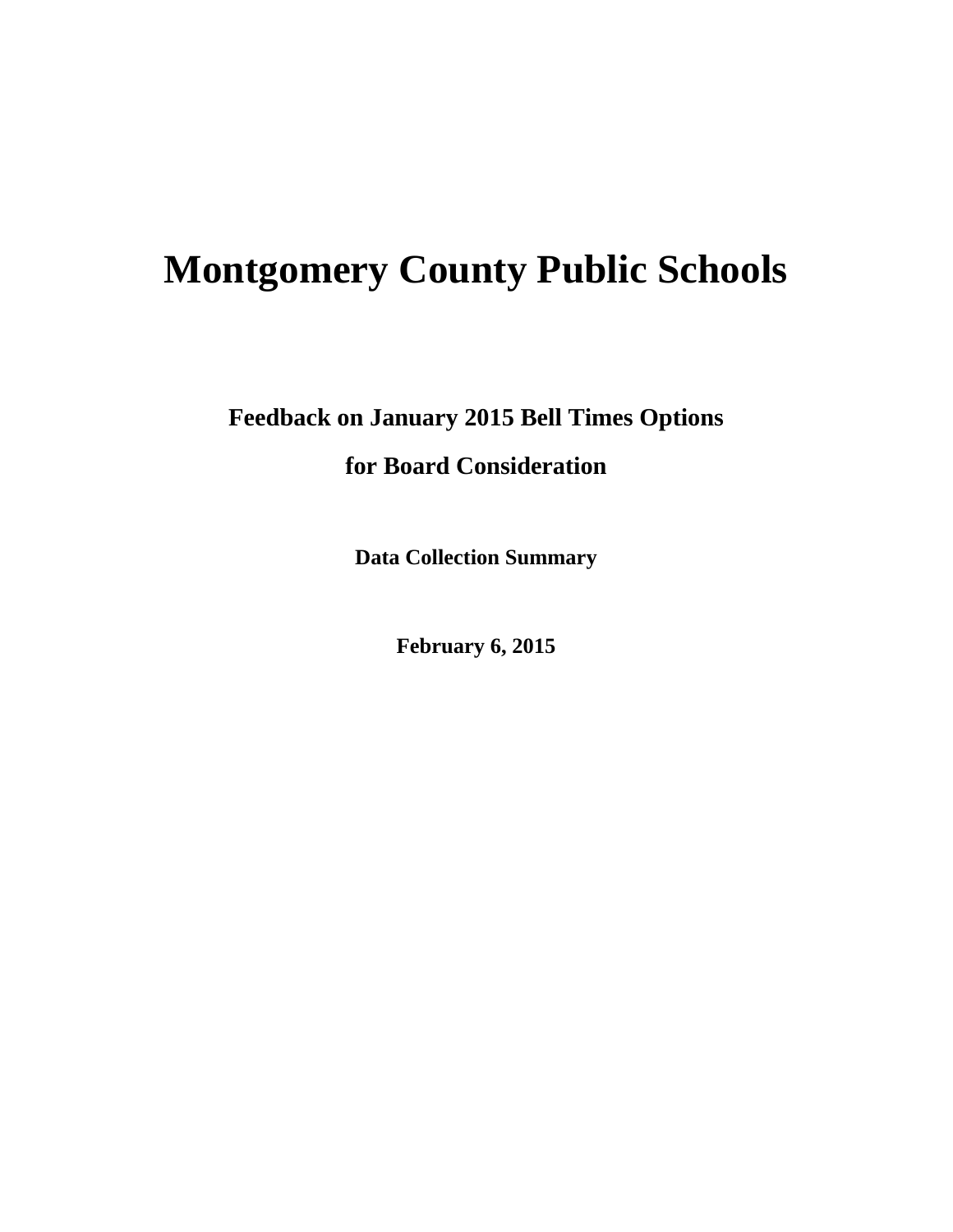## **TABLE OF CONTENTS**

| APPENDIX D Summary of Bell Times Options for Board Consideration23 |  |
|--------------------------------------------------------------------|--|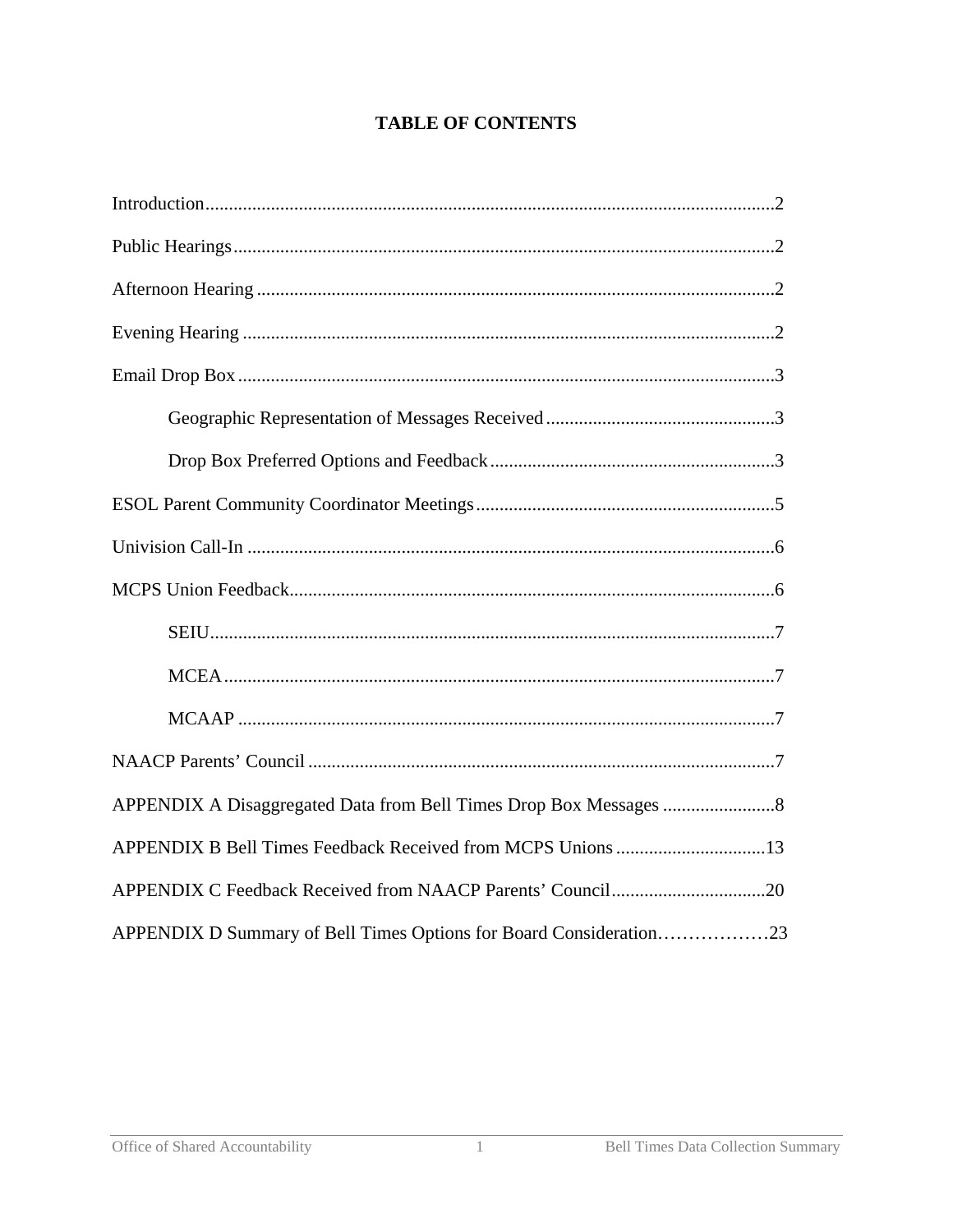#### **Introduction**

In January 2015, Montgomery County Public Schools (MCPS) provided the Board of Education with additional options to consider for changing school start and end times—known as bell times. Last summer, the Board requested that options be provided to them that would cost no more than \$10 million. Upon release of the options on January 6, 2015, MCPS launched a significant effort to obtain community feedback on the proposed bell times options currently under consideration. MCPS created materials to explain the options to the community and inform them how they could share their opinions with the Board (see Appendix D). The materials, which were posted on the MCPS website, were translated into six languages and widely disseminated to parents across the district. The public was invited to provide comment on this topic in a variety of ways. This report summarizes feedback provided through public hearings, email drop box messages, community meetings for non-English speakers, Univision newscasts inviting listeners to call into the MCPS Call Center, member polls from each employee association, and a formal position statement from the NAACP Parents' Council. The sections that follow examine the data collected in greater detail.

## **Public Hearings**

Two public hearings were held on January 22, 2015, the first from 3:30–5:30 p.m. and the second from 6:30–9:30 p.m. The results from the two public hearings are summarized separately.

### *Afternoon Hearing*

The first public hearing, held from 3:30–5:30 p.m., had a total of 33 individuals registered to testify, with 4 not testifying. Testimonies from most individuals (23) supported later school start times, particularly for high school students. One benefit mentioned was improved health for young teens who would be less likely to be sleep deprived. Speakers cited research on sleep to support their stance and reiterated the need for teens to receive more sleep. Speakers further suggested that teens who are sleepy and drive to school are dangerous on the road and more likely to cause or be in a traffic accident. The sentiment of those who support the change was that overall benefits to students' health from later school start times outweigh any added costs that may be incurred if school start time changes are implemented.

Other testimony opposed pushing school start times later. Individuals who held this perspective reported that a later start time would impact parents getting to work on time and could eliminate opportunities for high school students to have jobs after school. It also was mentioned that there was no conclusive research that indicates later start times would be better for elementary school students or would improve school achievement. Others who testified felt elementary school students would be very tired at the end of the school day should elementary school start times be pushed later.

Testimony from school staff suggested that later school start times may require some staff members to seek positions elsewhere, as the commuting time in the morning and afternoon due to traffic issues and their own family child care requirements may impede their ability to remain as a MCPS staff member.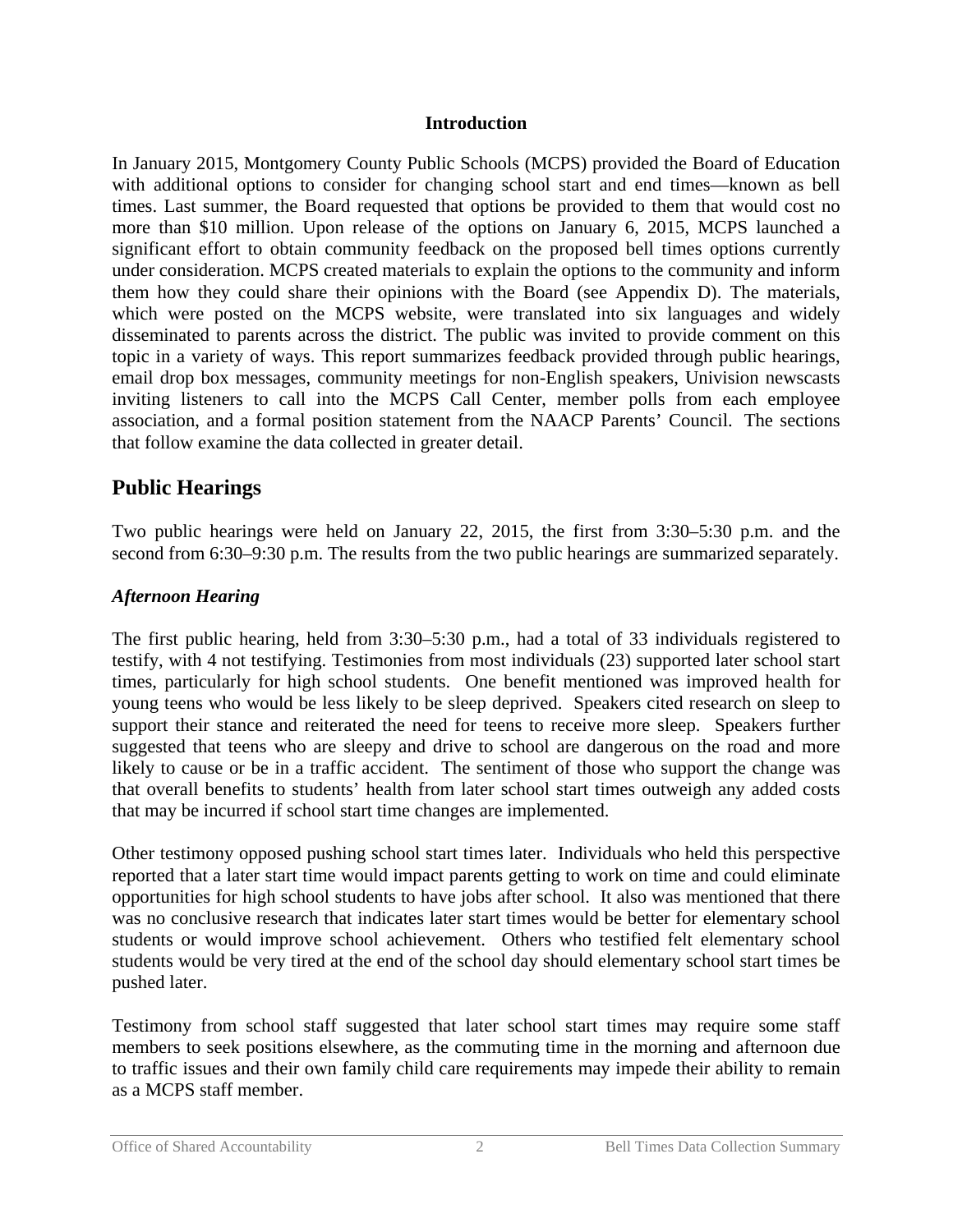## *Evening Hearing*

The second public hearing, held from 6:30–9:30 p.m., had a total of 47 individuals registered to testify, one of whom did not. Testimonies from most individuals (36) supported the need for later school start times, particularly for high school students. The benefits to middle school students also were highlighted. Some speakers indicated that pushing back start times by 20 minutes is not enough to make a difference. Presenters suggested that high schools should start no earlier than 8:30 a.m. Testimony supporting later high school start times suggested improved student achievement; students will not be sleepy or falling asleep during first or second period classes; improved overall student health; and improved academics. Other testimony discussed the costs associated with pushing back school start times. It was suggested that county Ride-On buses could be used by older students, resulting in transportation savings.

Other testimony opposed later school start times, citing that a later start time would impact parents getting to work on time and may eliminate opportunities for high school students to have jobs after school. Some suggested that parents rely on older children to care for younger siblings before or after school. If high school students start school later, they would not be available to help with the care of their younger brothers or sisters, which would be a hardship for these families in terms of added costs for child care. Moreover, it was suggested that later start times were more likely to be detrimental to young families where both parents work outside of the home because of the need for additional child care costs both before and after school.

# **E-mail Drop Box**

Stakeholders were able to submit email comments regarding the options provided to the Board. E-mails dated January 1, 2015, through February 2, 2015, were reviewed. A total of 2,354 emails were received during this time frame, excluding duplicate messages and SPAM. Of the 2,354 messages received, 402 messages (17 percent) identified in what neighborhood or part of the county the respondent resided. Respondents also indicated where they worked (if staff), or where their child went to school (if a parent or guardian). Out of all messages received, 1,093 (46 percent) indicated what school level (i.e., elementary, middle, or high) they represented. Of the e-mails that included reference to school level, there were 506 references to elementary school, 457 references to middle school, and 471 references to high school. Of those who identified what level they represented, 574 (53 percent) identified the school(s) attended by their child(ren). A total of 128 schools were mentioned. A full list of schools mentioned may be found in Appendix A.

## *Geographic Representation of Messages Received*

As mentioned previously, 402 messages indicated in what part of the county the respondent lives. Of the 402 messages, 124 indicated Bethesda (31 percent). Other frequently mentioned areas included Silver Spring (*n* = 49), Rockville (*n* = 35), Chevy Chase (*n* = 34), Takoma Park  $(n = 30)$ , and Potomac  $(n = 31)$ . Table A1 in Appendix A provides a complete list of referenced neighborhoods.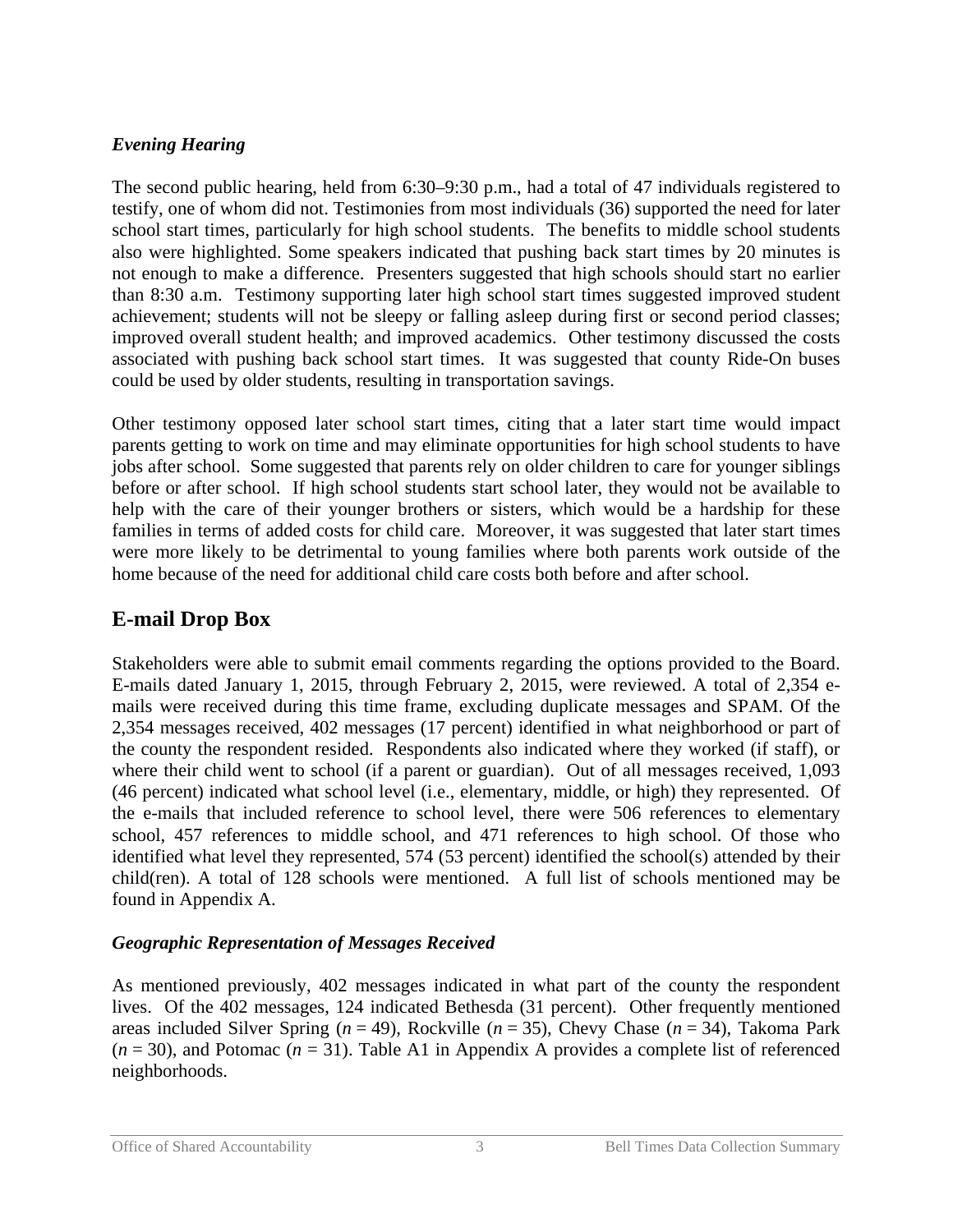In addition to highlighting areas in the county, some respondents identified the school their child(ren) attend or their place of employment. Overall mentions of schools were organized into the following groups: Group 1 (BCC, Churchill, Richard Montgomery, Rockville, Walter Johnson, Walt Whitman, Wootton), Group 2 (Blair, Einstein, Kennedy, Northwood, Wheaton), Group 3 (Sherwood, Gaithersburg, Magruder, Northeast Consortium), and Group 4 (Clarksburg, Damascus, Northwest, Poolesville, Quince Orchard, Seneca Valley, Watkins Mill). Given that respondents may have children in multiple schools, the following information represents the number of times schools in the four groups of the district were mentioned. Table 1, below, reveals that there were 477 references to the 50 schools mentioned in Group 1, 117 references to the 27 schools in Group 2, 51 references to the 25 schools in Group 3, and 67 references to the 25 schools in Group 4.

| Group                                                                                                     | <b>Number of Schools</b><br><b>Identified</b> | <b>Number of</b><br><b>References</b> |
|-----------------------------------------------------------------------------------------------------------|-----------------------------------------------|---------------------------------------|
| Group 1 (BCC, Churchill, Richard<br>Montgomery, Rockville, Walter Johnson,<br>Walt Whitman, Wootton)      | 50                                            | 477                                   |
| Group 2 (Blair, Einstein, Kennedy,<br>Northwood, Wheaton)                                                 | 27                                            | 117                                   |
| Group 3 (Sherwood, Gaithersburg,<br>Magruder, Northeast Consortium)                                       | 25                                            | 51                                    |
| Group 4 (Clarksburg, Damascus,<br>Northwest, Poolesville, Quince Orchard,<br>Seneca Valley, Watkins Mill) | 25                                            | 67                                    |
| Total across all groups                                                                                   | $127*$                                        | 712                                   |

| Table 1                                                        |
|----------------------------------------------------------------|
| Number of Schools and References to Schools Organized by Group |

\*One individual wrote "Title 1 School," which is not included in the table.

Tables A2 through A5 in Appendix A provide detailed information on the schools in each group and the number of times referenced in messages received.

#### *Preferred Options and Feedback*

Not all respondents who submitted information to the bell times e-mail drop box indicated a preference for options presented. Out of the 2,354 e-mails received, preliminary results reveal 1,494 (64 percent) messages that support the need to adjust school start times. However, not all messages agreed with the options presented. Many of the respondents suggested the need to move middle school and high school start times after 8:30 a.m. Of the e-mails received, 1,204 included a vote for at least one option. There were some individuals who rank-ordered their preferred options. In this instance, only the first choice is included. There also were some who mentioned multiple options equally; these votes are not included in the totals. However, many respondents indicated Option 1 or 1A, and given their similarities, a category was created to capture these indications of support. Out of 1,204 e-mails with preferences, 222 (18.4 percent) expressed support for Option 1, 98 (8.1 percent) for Option 1A, 164 (13.6 percent) for Option 1 or 1A, 207 (17.2 percent) for Option 2, 32 (2.6 percent) for Option 3, 22 (1.8 percent) for Option 4, and 432 (35.8 percent) for Option 5. More detailed breakdowns of the selected bell times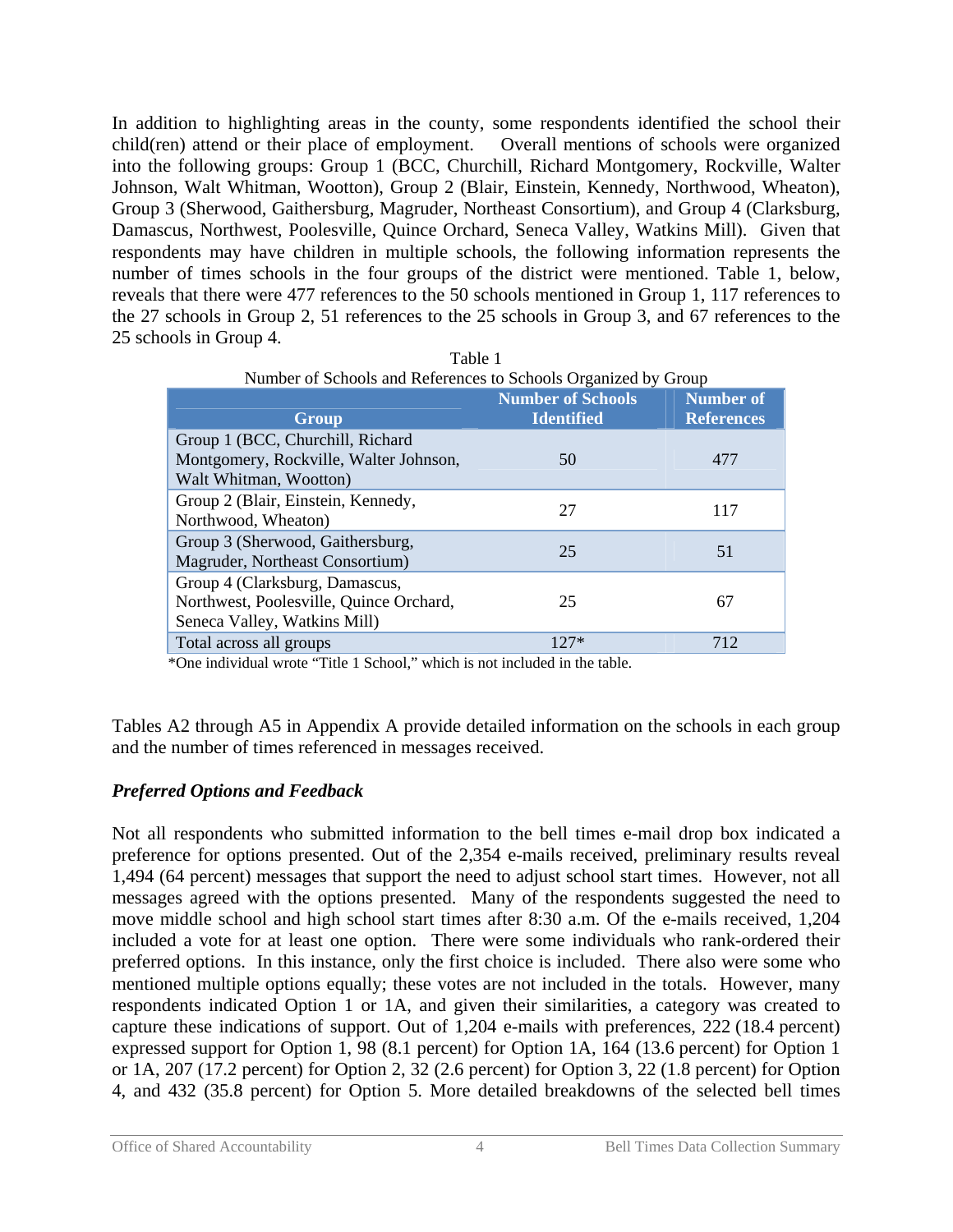options from the 1,204 messages that included a preference are provided in Table 2. Categories of "not specified" mean that the individual preferred the option, but did not indicate a specific time or model number.

| Table 2<br>Drop Box Messages Received by Support for an Option ( $N = 1,204$ )                          |                                                                                                                             |  |
|---------------------------------------------------------------------------------------------------------|-----------------------------------------------------------------------------------------------------------------------------|--|
| <b>Messages in Support of Options</b>                                                                   |                                                                                                                             |  |
| <b>Option 1</b> $(n = 222)$<br>$20 \text{ mins} = 32$<br>$35 \text{ mins} = 92$<br>Not specified $= 98$ | <b>Option 2</b> $(n = 207)$<br>Model $1 = 54$<br>Model $2 = 29$<br>Model $3 = 4$<br>Model $4 = 13$<br>Not specified $= 107$ |  |
| Option 1A $(n = 98)$<br>20 mins = $15$<br>• 35 mins = 33<br>Not specified $= 50$                        | Option 3 $(n = 32)$<br>Model $1 = 14$<br>Model $2 = 10$<br>Not specified $= 8$                                              |  |
| Option 1 or 1A $(n = 164)$                                                                              | Option 4 $(n = 22)$                                                                                                         |  |

*Note: Records from 27 individuals were excluded as respondents selected more than one option.* 

# **ESOL Parent Community Coordinator Meetings**

Parent community coordinators in the MCPS Division of ESOL/Bilingual Programs held several meetings with various non-English-speaking communities to gather opinions on the options. Meetings were held over the past three weeks via structured protocols to solicit feedback from stakeholders. Meetings were held in the following languages: Chinese, Spanish, French, Korean, and Vietnamese.

Across all meetings, there were a total of nearly 300 participants, with representation across 45 elementary, 27 middle, and 22 high schools. Many participants—131 (46 percent)—favored Option 5, which is no change in bell times. Results from the meetings reveal that 82 participants were in favor of Option 1, 43 in favor of Option 1A, 2 in favor of Option 1 or 1A, 17 in favor of Option 2, 4 in favor of Option 3, and 6 in favor of Option 4. Three participants did not offer a vote for any option and three other participants did not offer an option, but did indicate support for an adjustment to bell times. Table 3 provides detailed feedback from participants.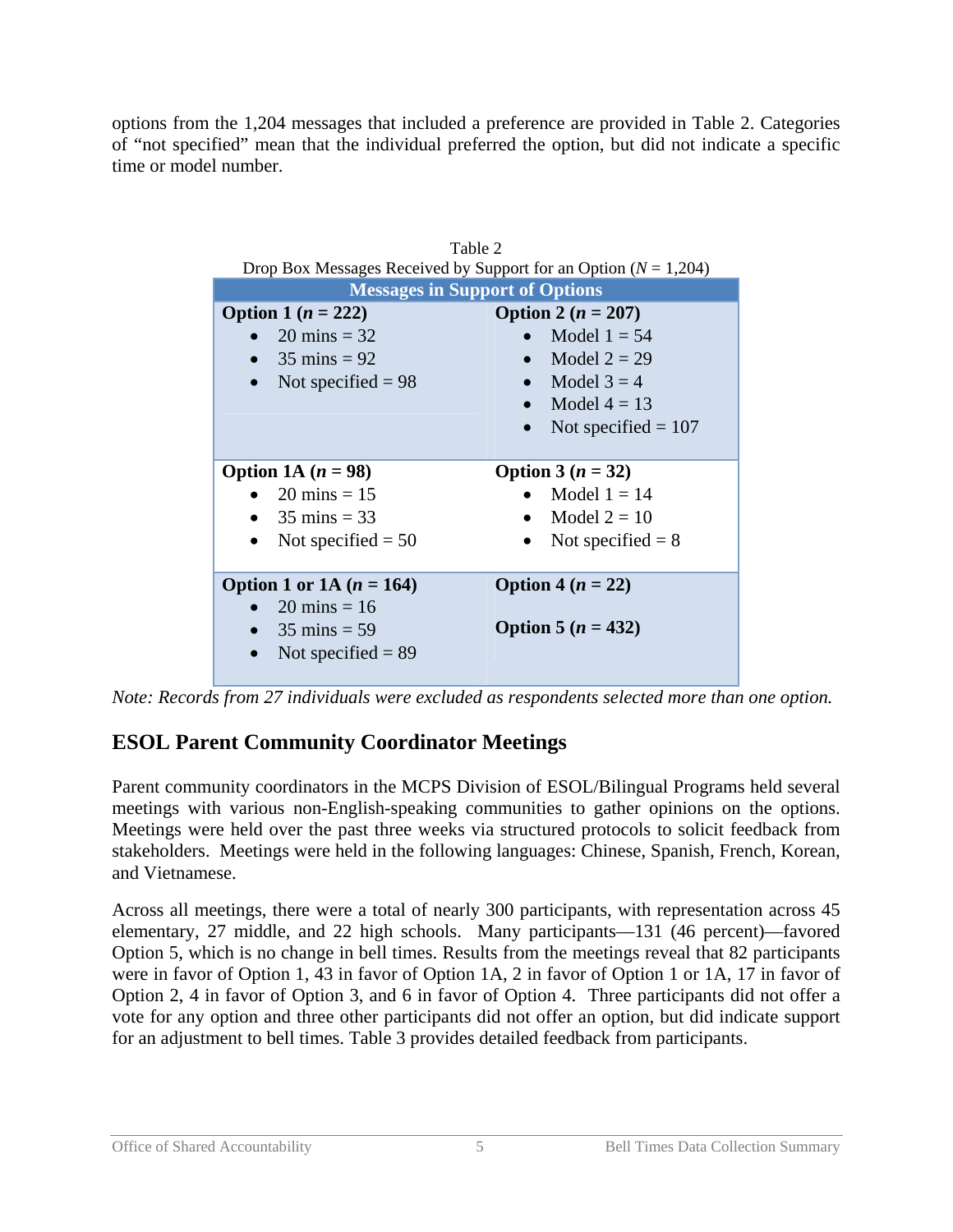| Feedback from Non-English-Speaking Parents by Option $(N=285)$ |                          |  |
|----------------------------------------------------------------|--------------------------|--|
| <b>Surveys in Support of Options</b>                           |                          |  |
| Option $1(n=82)$                                               | Option $2(n=17)$         |  |
| $20 \text{ mins} = 16$                                         | Model $1 = 10$           |  |
| • 35 mins $= 26$                                               | Model $2 = 5$            |  |
| Not specified $=$ 40                                           | Model $3 = 2$            |  |
|                                                                | Model $4=0$              |  |
|                                                                |                          |  |
| Option 1A $(n=43)$                                             | Option $3(n=4)$          |  |
| $20 \text{ mins} = 6$                                          | Model $1 = 1$            |  |
| $35 \text{ mins} = 16$                                         | Model $2 = 2$            |  |
| Not specified $= 21$<br>$\bullet$                              | Not specified $= 1$<br>٠ |  |
|                                                                |                          |  |
| Option 1 or 1A $(n=2)$                                         | Option 4 $(n=6)$         |  |
| $\bullet$ 35 mins = 1                                          |                          |  |
| Not specified $= 1$<br>$\bullet$                               | Option 5 $(n=131)$       |  |
|                                                                |                          |  |

Table 3

*Note. Totals above do not include those who did not specify an option or those who specified more than one option.* 

# **Univision Call-In**

The Office of Communications partnered with Univision Washington in an effort to obtain feedback from stakeholders in the Hispanic/Latino community. An MCPS staff member appeared on the morning, early evening, and late evening Univision newscasts on Wednesday, January 28, 2015, to provide information about the bell times options and invited listeners to call the MCPS Call Center to provide their feedback. A total of 133 calls were received during the three call-in periods (6:00–8:00 a.m.; 6:00–8:00 p.m.; and 10:30–11:30 p.m.), exceeding the expectations of MCPS and Univision staff. Feedback from callers revealed 55 callers (41 percent) were in favor of adjusting bell times, and 76 callers (57 percent) were opposed. For those who opposed changing bell times, difficulty in adjusting work schedules was cited. Two callers did not have an opinion on the issue.

# **MCPS Union Feedback**

The three MCPS unions—Service Employees International Union (SEIU) Local 500, Montgomery County Education Association (MCEA), and Montgomery County Association of Administrators and Principals (MCAAP)—each provided feedback from their constituencies. A brief summary of feedback from each of the groups follows.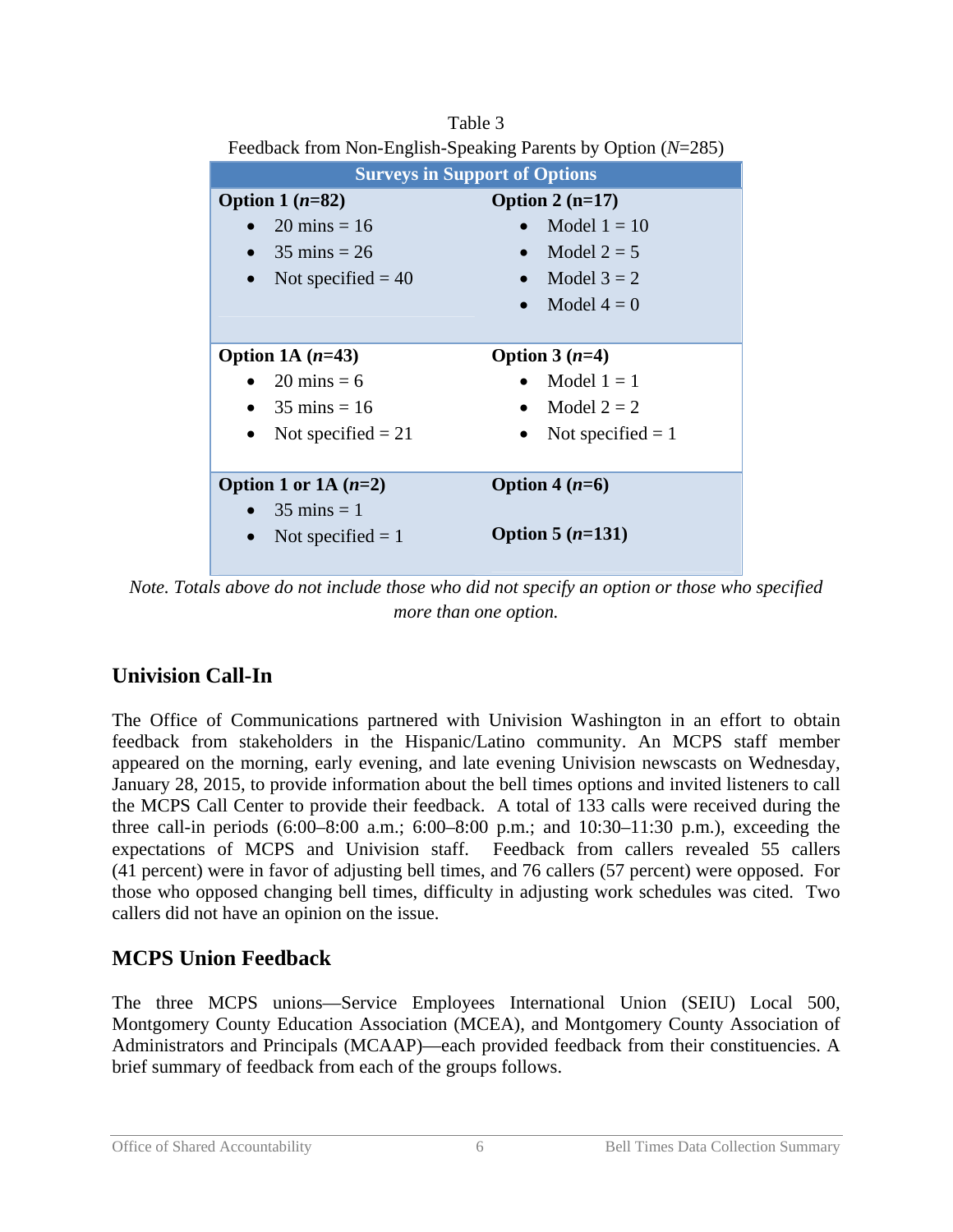#### *SEIU*

A survey of members of SEIU was not conducted, but a letter from the president of Local 500 was submitted via the email drop box (see Appendix B). In the letter, three concerns were raised: funding, feedback from underrepresented groups of parents, and impact on SEIU members with additional jobs. The president of the union expressed that this is not the time to make substantive changes to school bell schedules.

#### *MCEA*

MCEA conducted a survey of teachers and other professional educators from January 23 through February 2, 2015, to gather information on attitudes toward the current options for bell time adjustments. A response rate of 46 percent was achieved. Four key findings were highlighted in the documentation provided from the group that indicated respondents do not support proposed bell times adjustments. The executive summary from the MCEA survey is included in Appendix B, with disaggregated results being available on the MCEA website [\(www.mceanea.org\).](http://mceanea.org/mcea-bell-time-survey-results/)

#### *MCAAP*

MCAAP also conducted a survey of school principals to gauge support for adjusting bell schedules. Sixty-three percent of school-based administrators responded across the three school levels, with a majority representing high school administrators. Results revealed school-based administrators who participated in the survey do not support changing bell schedules. A memorandum with more detailed information on the findings is provided in Appendix B.

## **NAACP Parents' Council**

The National Association for the Advancement of Colored People (NAACP) Parents' Council conducted a survey of its members. A total of 45 individuals provided input, with most indicating that they have children in elementary and/or middle schools. Results showed a preference for Option 1 or Option 1A (35 minutes later) among respondents if there are not funding implications for specific initiatives and programs. All information submitted from the Parents' Council is provided in Appendix C.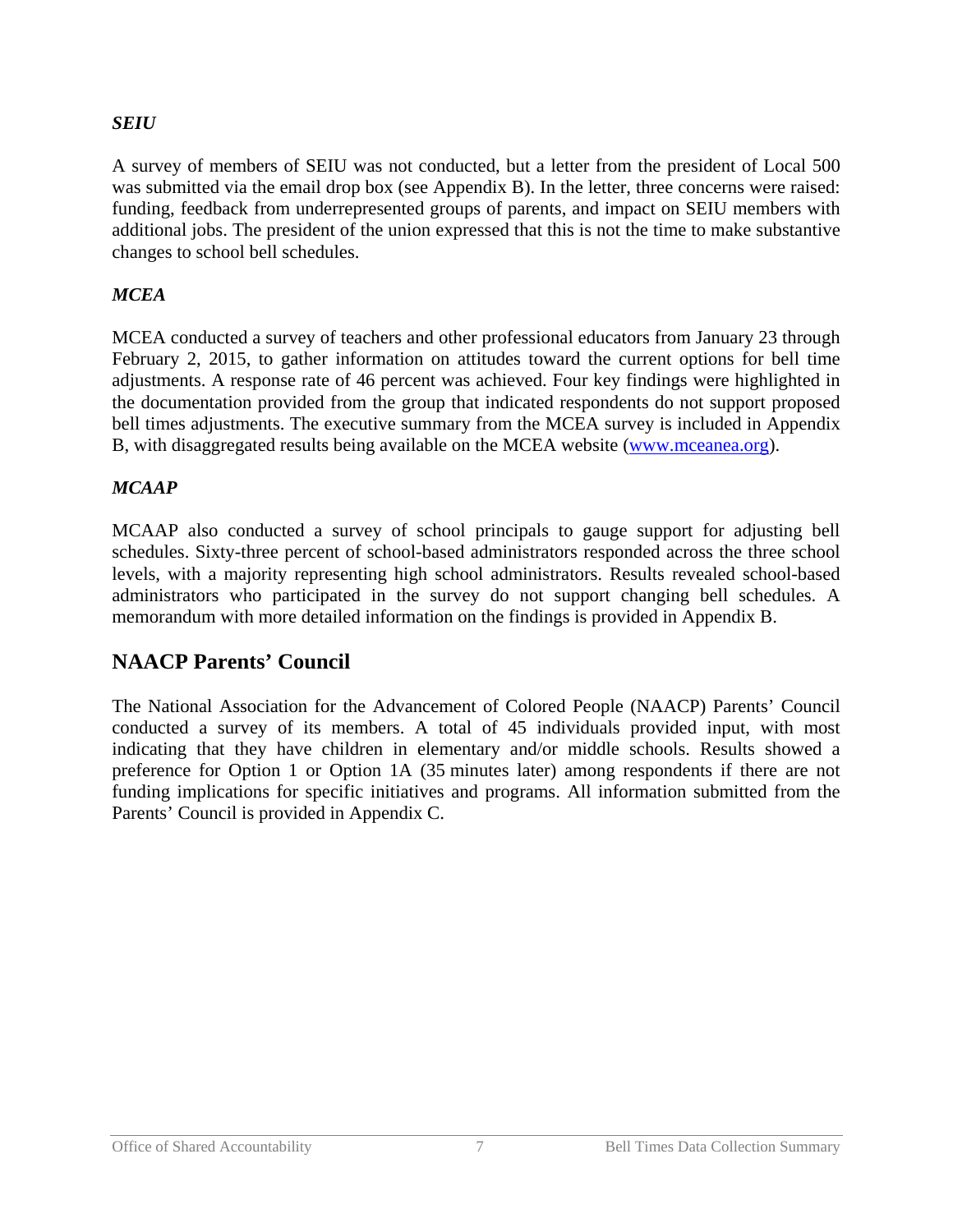### **APPENDIX A Disaggregated Data from Bell Times Drop Box Messages**

| Neighborhoods Referenced in E-mails |                   |  |
|-------------------------------------|-------------------|--|
|                                     | <b>Number of</b>  |  |
|                                     | <b>Times</b>      |  |
| <b>Neighborhood</b>                 | <b>Referenced</b> |  |
| Bethesda                            | 124               |  |
| <b>Boyds</b>                        | 6                 |  |
| <b>Brookeville</b>                  | $\mathbf{1}$      |  |
| Cabin John                          | $\overline{2}$    |  |
| <b>Chevy Chase</b>                  | 34                |  |
| Clarksburg                          | $\overline{2}$    |  |
| Damascus                            | 3                 |  |
| Darnestown                          | 1                 |  |
| Derwood                             | $\overline{4}$    |  |
| Dickerson                           | 1                 |  |
| Gaithersburg                        | 13                |  |
| <b>Garrett Park</b>                 | 1                 |  |
| Germantown                          | 10                |  |
| Glen Echo                           | 1                 |  |
| Kensington                          | 16                |  |
| Montgomery Village                  | 5                 |  |
| North Potomac                       | 6                 |  |
| Olney                               | 17                |  |
| Poolesville                         | $\overline{4}$    |  |
| Potomac                             | 31                |  |
| Rockville                           | 35                |  |
| <b>Sandy Spring</b>                 | 5                 |  |
| <b>Silver Spring</b>                | 49                |  |
| <b>Takoma Park</b>                  | 30                |  |
| <b>Washington Grove</b>             | 1                 |  |
| <b>TOTAL</b>                        | 402               |  |

# Table A1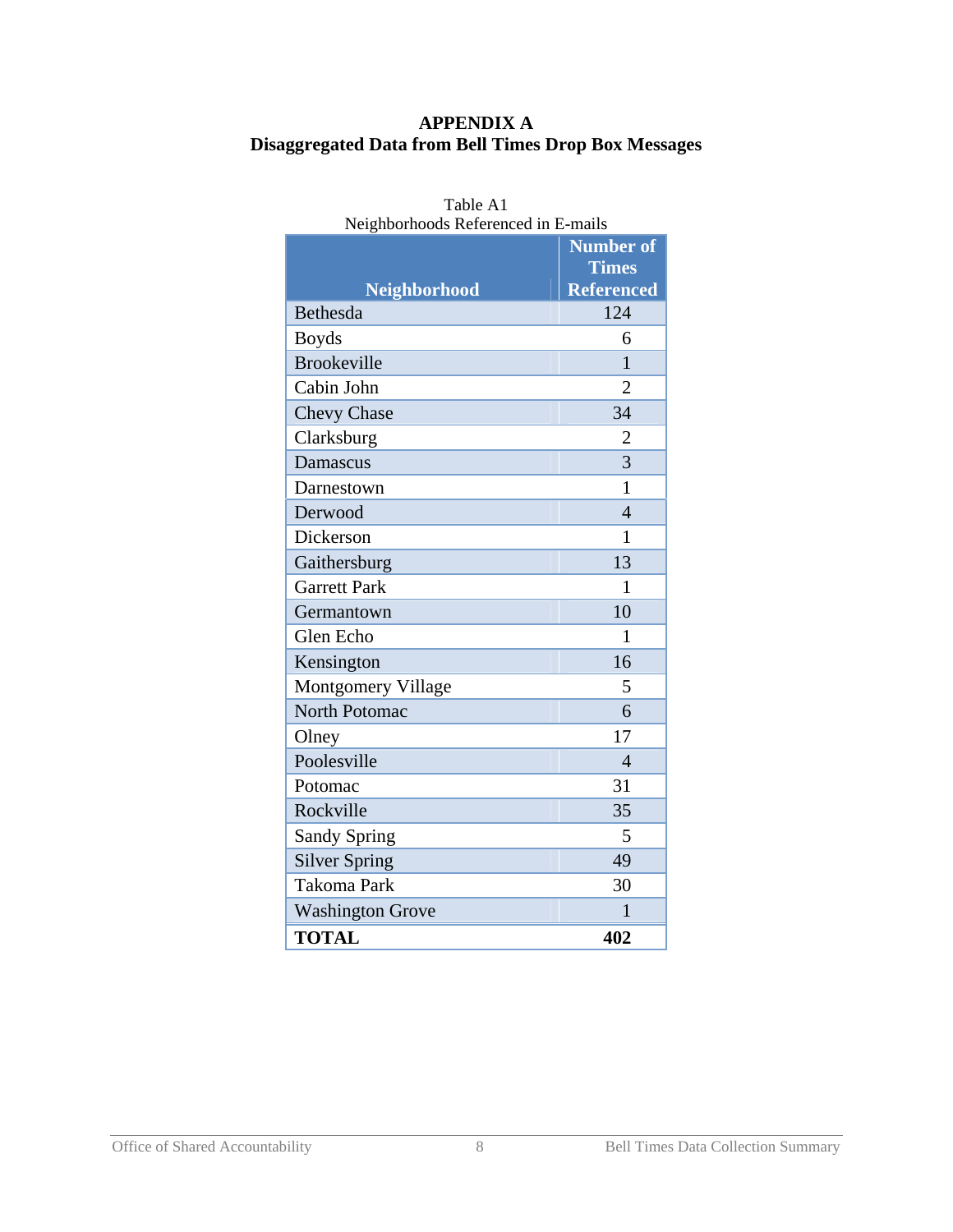#### Table A2 Schools Referenced in E-mails Organized by Group 1

| (Group 1: BCC, Churchill, Richard Montgomery, Rockville, |
|----------------------------------------------------------|
| Walter Johnson, Walt Whitman, Wootton)                   |

|                                | <b>Number of</b>  |
|--------------------------------|-------------------|
|                                | <b>Times</b>      |
| <b>Schools</b>                 | <b>Referenced</b> |
| <b>Ashburton ES</b>            | 3                 |
| Bannockburn ES                 | 3                 |
| <b>Barnsley ES</b>             | $\overline{2}$    |
| <b>Bethesda Chevy Chase HS</b> | 51                |
| <b>Beall ES</b>                | $\overline{c}$    |
| Bethesda ES                    | 7                 |
| <b>Beverly Farms ES</b>        | $\mathbf{1}$      |
| <b>Bradley Hills ES</b>        | 4                 |
| <b>Burning Tree ES</b>         | $\overline{7}$    |
| Cabin John MS                  | 1                 |
| <b>Carderock Springs ES</b>    | 5                 |
| Chevy Chase ES                 | 15                |
| Churchill HS                   | 16                |
| Coldspring ES                  | 2                 |
| <b>College Gardens ES</b>      | $\overline{4}$    |
| <b>Fallsmead ES</b>            | 5                 |
| <b>Farmland ES</b>             | 5                 |
| <b>Flower Valley ES</b>        | $\mathbf{1}$      |
| <b>Frost MS</b>                | 10                |
| <b>Garrett Park ES</b>         | 6                 |
| <b>Hoover MS</b>               | $\overline{4}$    |
| Julius West MS                 | 1                 |
| <b>Kensington Parkwood ES</b>  | 5                 |
| Lakewood ES                    | $\mathbf{1}$      |
| <b>Luxmanor ES</b>             | 1                 |
| Maryvale ES                    | $\overline{c}$    |
| <b>Meadow Hall ES</b>          | $\mathbf{1}$      |
| North Bethesda MS              | 5                 |
| North Chevy Chase ES           | 6                 |
| Potomac ES                     | $\mathbf{1}$      |
| Pyle MS                        | 36                |
| <b>Richard Montgomery HS</b>   | 11                |

|                             | <b>Number of</b><br><b>Times</b> |
|-----------------------------|----------------------------------|
| <b>Schools</b>              | <b>Referenced</b>                |
| <b>Rock Creek Forest ES</b> | 5                                |
| <b>Rock Creek Valley ES</b> | 1                                |
| Rockville HS                | 1                                |
| Rosemary Hills ES           | 8                                |
| <b>Seven Locks ES</b>       | 15                               |
| <b>Somerset ES</b>          | 9                                |
| <b>Stone Mill ES</b>        | 1                                |
| Tilden MS                   | 8                                |
| <b>Travilah ES</b>          | $\boldsymbol{\varDelta}$         |
| Walt Whitman HS             | 40                               |
| <b>Walter Johnson HS</b>    | 32                               |
| Wayside ES                  | $\overline{2}$                   |
| <b>Westbrook ES</b>         | 31                               |
| <b>Westland MS</b>          | 67                               |
| <b>Wood Acres ES</b>        | $\overline{2}$                   |
| Wood MS                     | 3                                |
| <b>Wootton HS</b>           | 16                               |
| Wyngate ES                  | 8                                |
| <b>TOTAL</b>                | 477                              |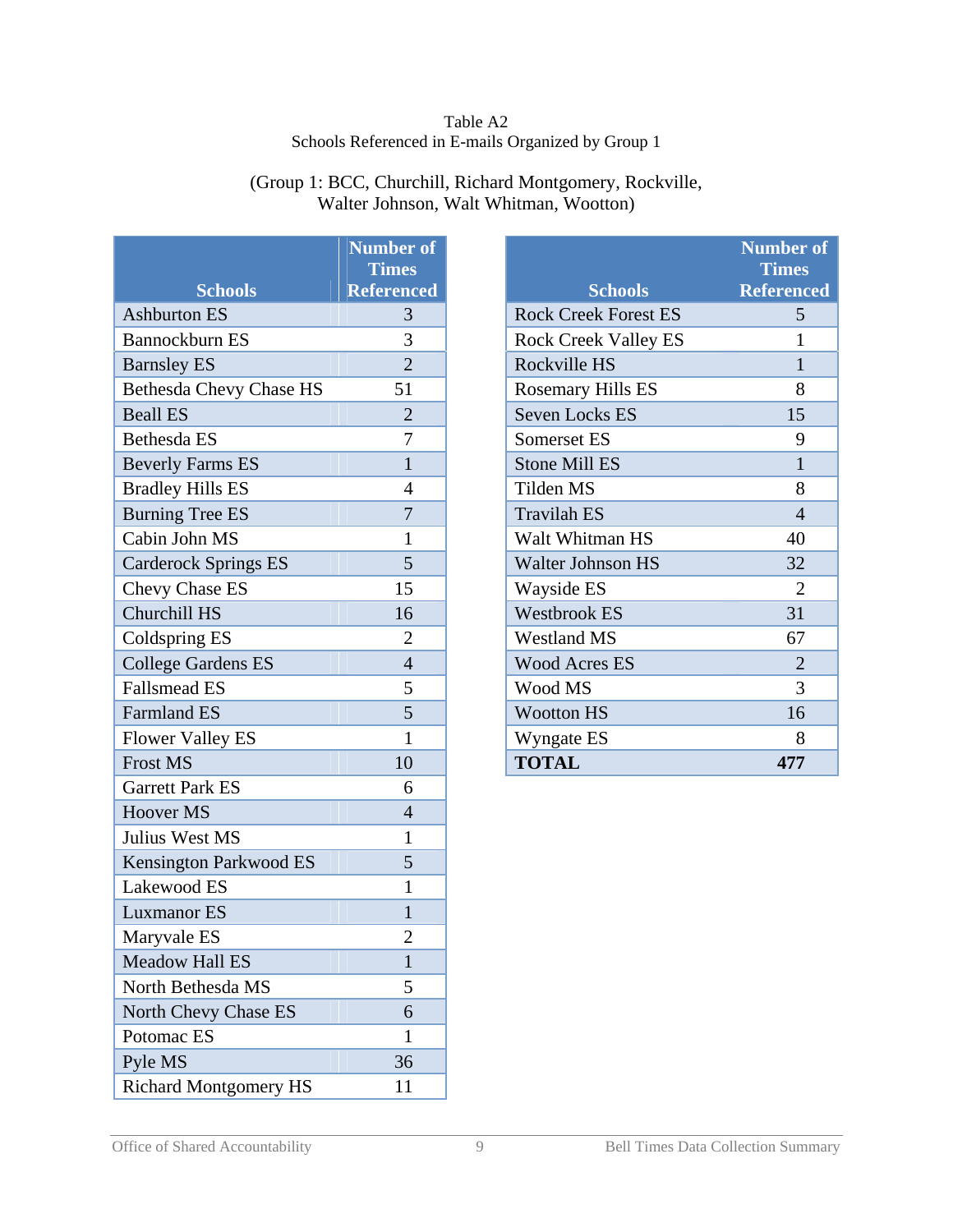| Table A3                                           |  |
|----------------------------------------------------|--|
| Schools Referenced in E-mails Organized by Group 2 |  |

| <b>Schools</b>               | <b>Number of</b><br><b>Times</b><br><b>Referenced</b> |
|------------------------------|-------------------------------------------------------|
| Arcola                       | $\overline{2}$                                        |
| Blair                        | 30                                                    |
| <b>East Silver Spring ES</b> | $\mathbf{1}$                                          |
| <b>Eastern MS</b>            | 9                                                     |
| <b>Einstein HS</b>           | 11                                                    |
| Flora Singer ES              | $\overline{4}$                                        |
| <b>Forest Knolls ES</b>      | $\mathbf{1}$                                          |
| <b>Glen Haven ES</b>         | $\overline{2}$                                        |
| <b>Glenallan ES</b>          | $\mathbf{1}$                                          |
| <b>Highland View ES</b>      | $\overline{2}$                                        |
| Kemp Mill ES                 | $\overline{2}$                                        |
| Kennedy HS                   | $\overline{2}$                                        |
| <b>Newport Mill MS</b>       | 3                                                     |
| Northwood HS                 | $\overline{2}$                                        |
| Parkland MS                  | $\overline{2}$                                        |
| <b>Pine Crest ES</b>         | 3                                                     |
| <b>Piney Branch ES</b>       | 5                                                     |
| <b>Rolling Terrace ES</b>    | 3                                                     |
| Silver Spring Int'l MS       | $\overline{4}$                                        |
| Sligo Creek ES               | 3                                                     |
| Sligo MS                     | $\overline{2}$                                        |
| <b>Takoma Park ES</b>        | 7                                                     |
| <b>Takoma Park MS</b>        | 8                                                     |
| <b>Viers Mill ES</b>         | 3                                                     |
|                              |                                                       |
| <b>Wheaton HS</b>            | 3<br>1                                                |
| <b>Wheaton Woods ES</b>      |                                                       |
| <b>Woodlin ES</b>            | $\mathbf{1}$                                          |
| <b>TOTAL</b>                 | 117                                                   |

(Group 2: Blair, Einstein, Kennedy, Northwood, Wheaton)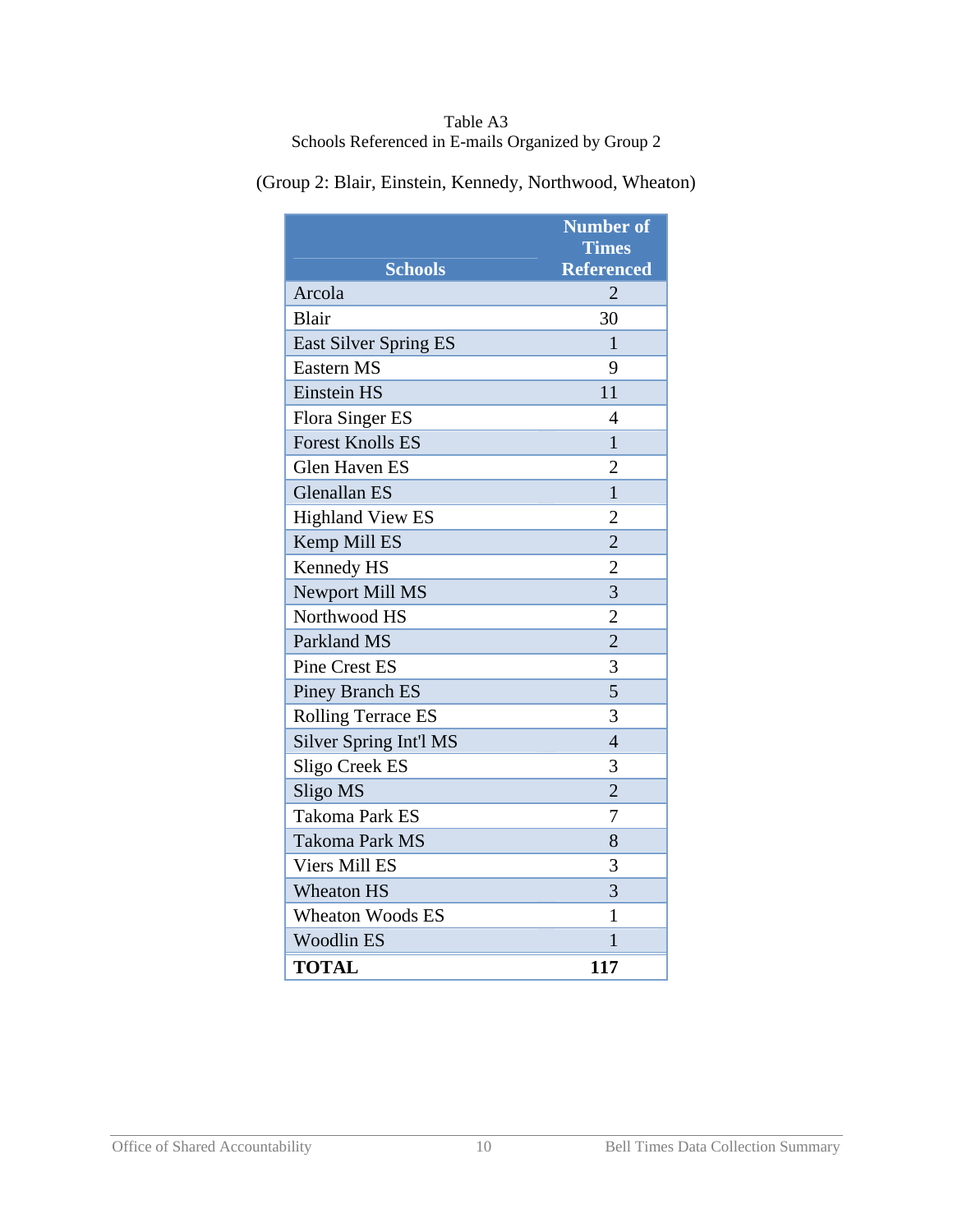#### Table A4 Schools Referenced in E-mails Organized by Group 3

|                       | <b>Number of</b>                  |
|-----------------------|-----------------------------------|
| <b>Schools</b>        | <b>Times</b><br><b>Referenced</b> |
| <b>Blake HS</b>       | $\overline{4}$                    |
| Candlewood ES         | 1                                 |
| <b>Cashell ES</b>     | 1                                 |
| Cloverly ES           | 1                                 |
| <b>Cresthaven ES</b>  | $\mathbf{1}$                      |
| Drew ES               | 1                                 |
| Farquhar MS           | $\overline{2}$                    |
| <b>Flower Hill ES</b> | 1                                 |
| <b>Forest Oak MS</b>  | $\mathbf{1}$                      |
| Francis Scott Key MS  | 2                                 |
| Gaithersburg ES       | $\mathbf{1}$                      |
| Gaithersburg HS       | 4                                 |
| Gaithersburg MS       | $\overline{2}$                    |
| Magruder HS           | 4                                 |
| <b>Olney ES</b>       | $\mathbf{1}$                      |
| Paint Branch HS       | $\overline{2}$                    |
| <b>Redland MS</b>     | $\overline{2}$                    |
| <b>Resnik ES</b>      | 1                                 |
| Rosa Parks MS         | 1                                 |
| Sequoyah ES           | 1                                 |
| <b>Shady Grove MS</b> | $\mathbf{1}$                      |
| Sherwood HS           | 9                                 |
| Springbrook HS        | 5                                 |
| <b>Stonegate ES</b>   | $\mathbf{1}$                      |
| White Oak MS          | 1                                 |
| <b>TOTAL</b>          | 51                                |

(Group 3: Sherwood, Gaithersburg, Magruder, Northeast Consortium)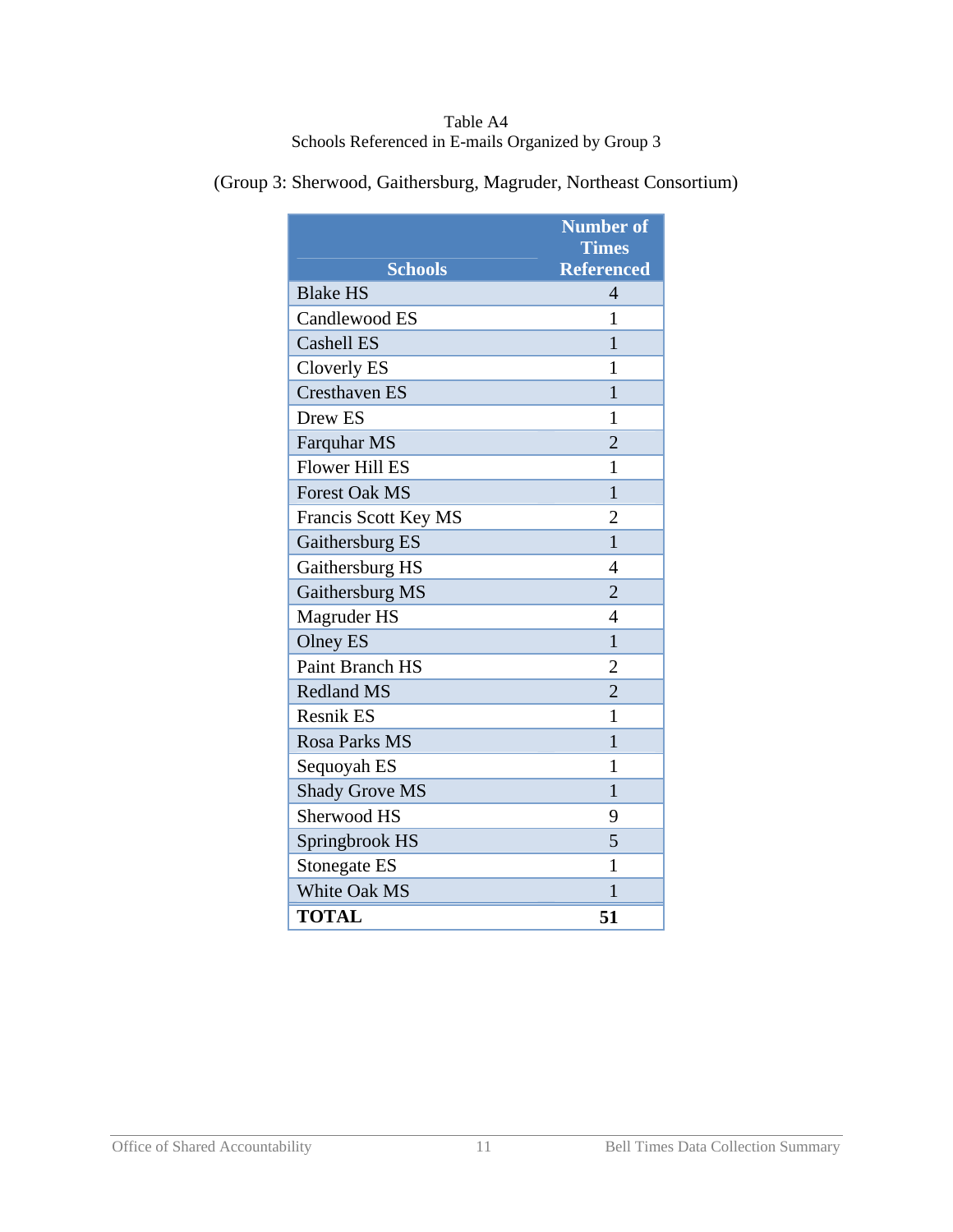#### Table A5 Schools Referenced in E-mails Organized by Group 4

(Group 4: Clarksburg, Damascus, Northwest, Poolesville, Quince Orchard, Seneca Valley, Watkins Mill)

|                             | <b>Number of</b><br><b>Times</b> |
|-----------------------------|----------------------------------|
| <b>Schools</b>              | <b>Referenced</b>                |
| <b>Baker MS</b>             | 2                                |
| <b>Cedar Grove ES</b>       | 1                                |
| <b>Clarksburg ES</b>        | 1                                |
| Clarskburg HS               | 6                                |
| <b>Clearspring ES</b>       | $\overline{2}$                   |
| <b>Clopper Mill ES</b>      | 1                                |
| Damascus ES                 | $\mathbf{1}$                     |
| Damascus HS                 | 4                                |
| Diamond ES                  | $\overline{4}$                   |
| <b>Fields Road ES</b>       | 1                                |
| <b>Jones Lane ES</b>        | $\mathbf{1}$                     |
| Kingsview MS                | $\overline{2}$                   |
| <b>Lakelands Park MS</b>    | $\overline{2}$                   |
| Matsunaga ES                | $\overline{2}$                   |
| <b>McNair ES</b>            | 1                                |
| Monocacy ES                 | 1                                |
| Poole MS                    | 7                                |
| Poolesville HS              | 3                                |
| Quince Orchard HS           | $\overline{7}$                   |
| Ridgeview MS                | $\overline{2}$                   |
| Rocky Hill MS               | 5                                |
| Seneca Valley HS            | 4                                |
| <b>Thurgood Marshall ES</b> | 3                                |
| <b>Watkins Mill ES</b>      | 1                                |
| <b>Wilson Wims ES</b>       | 3                                |
| <b>TOTAL</b>                | 67                               |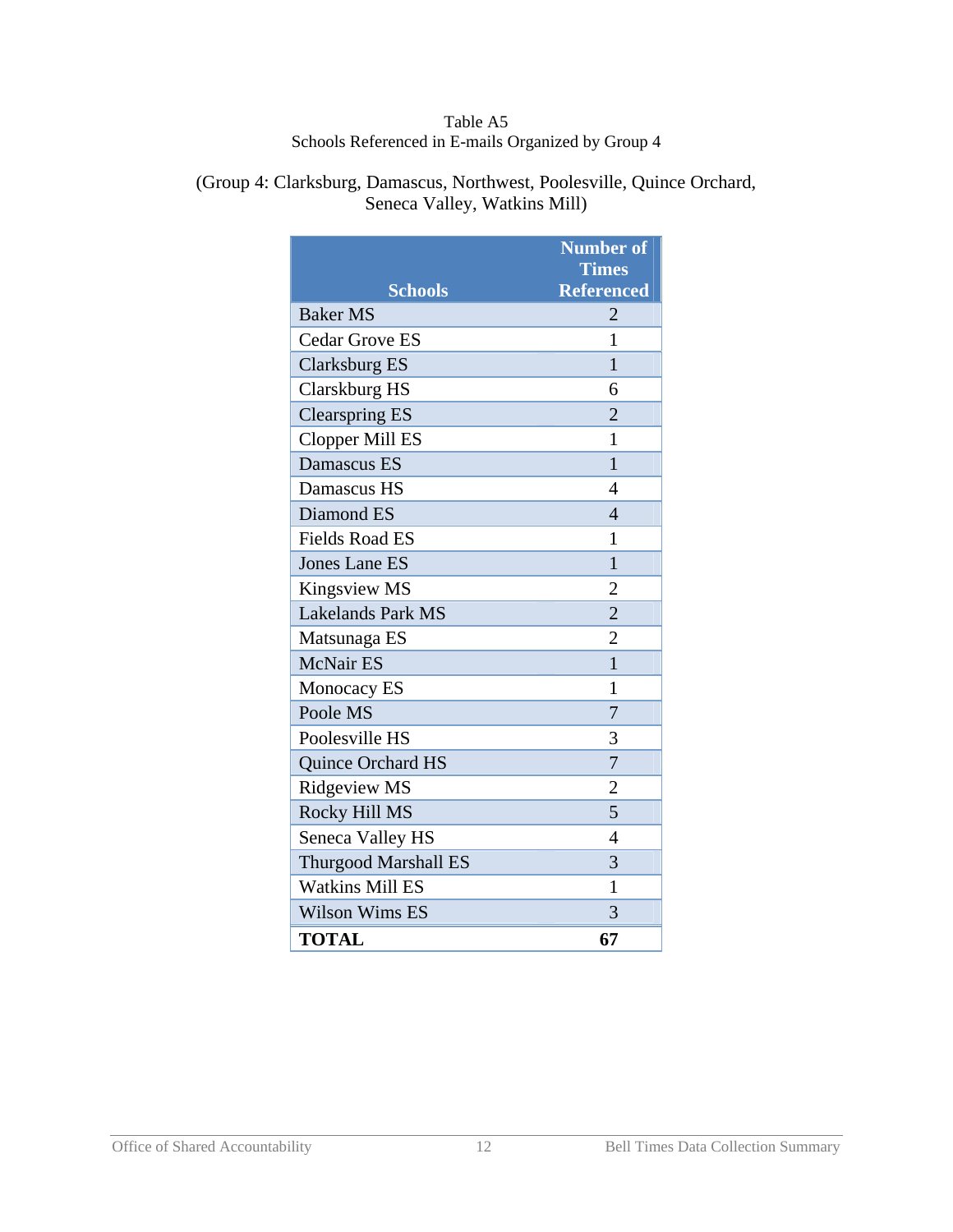#### **APPENDIX B Bell Times Feedback Received From MCPS Unions**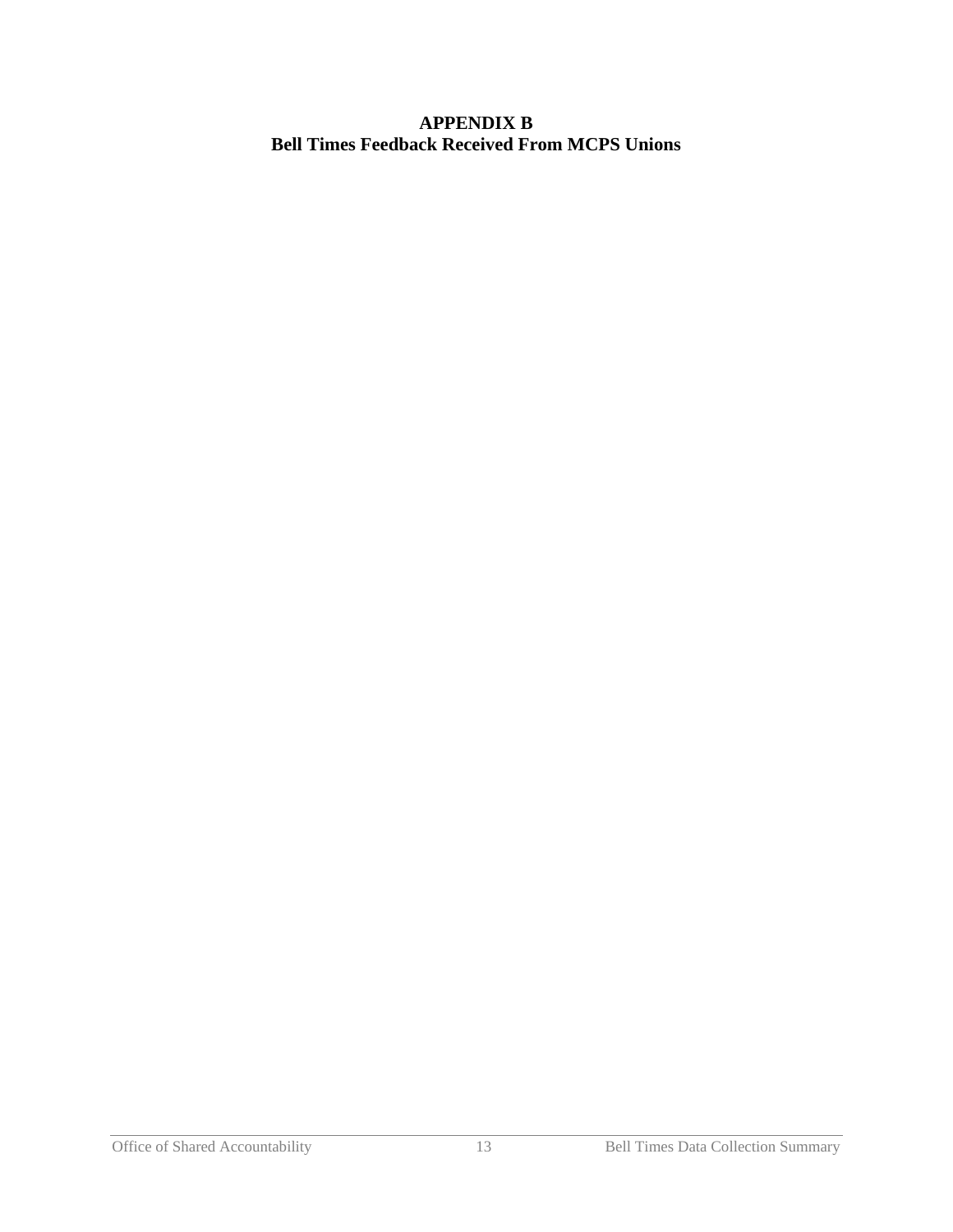#### **Statemen t Received from SEIU Local 500 President**



Service Employees International Union, Local 500, CtW, CLC 901 Russell Avenue, Gaithersburg, MD 20879 301.740.7100 Fax: 301.740.7139 Toll Free: 888.871.8659

January 26, 2015

Dear President O'Neill and Members of the Board of Education.

I will make my statement short and I hope, succinct.

While I can appreciate the passion that some parents have to change the bell times for MCPS students, I believe this is not the time to consider substantive changes as the proposals before you intend.

My concern focuses in three areas:

- ٠ State and local funds will not be realized for the FY16 Montgomery County Public Schools budget that spells out cuts to resources our students need to be prepared and successful in their education. Funding a bell time change at this time is not a wise use of limited resources.
- For those parents that are under represented, those that work two and three jobs, the impact could be devastating and cause low wage workers to make risky decisions regarding the care of their children. Finding quality, affordable childcare is extremely difficult. Some of our support staff fall into this category.
- For many support staff, who work another job to supplement their 4 hours, they will have difficulty with their employers being able to adjust shift schedules to be covered. Those jobs are needed by our employees.

To SEIU Local 500 it is not a question of which bell time schedule to choose, but is it serving the greater good which includes all our communities, students and staff.

Respectfully

TU. v

Merle Cuttitta President

Merle Cuttitta President

Ruth Musicante **Executive Vice President** 

Nuri Funes Secretary www.seiu500.org Pierangeli Morrison Treasurer

David Rodich **Executive Director** 

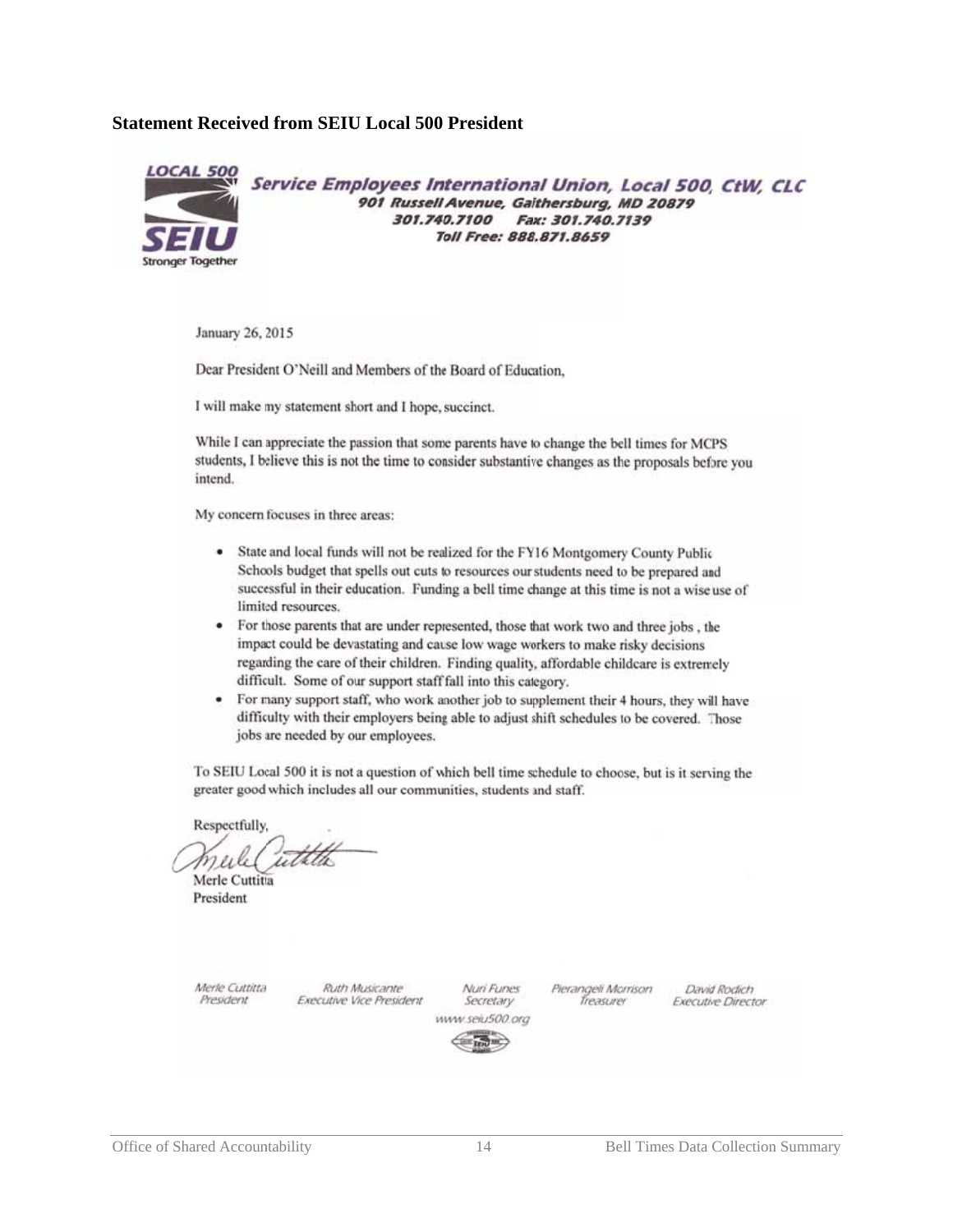# **MCEA BELL TIME SURVEY**

#### **Executive Summary**

#### *Background*

As the representative of 12,000+ professional educators in the Montgomery County Public Schools, MCEA has surveyed its membership to gather their opinions on the newest proposals for changes in bell times in MCPS schools. The survey was conducted between January 23 and February 2, 2015.

5,767 teachers and other professional educators participated in the survey: a participation rate of 46% of those surveyed.

The survey asked respondents their opinion on each of the seven options under consideration by the Board of Education. On each option, respondents were asked to rank their opinions on a seven point scale: from "strongly oppose a change to this schedule" through "no opinion" to "strongly support a change to this schedule". Respondents were then asked their opinions on whether they thought changing bell times would improve academic achievement or would be beneficial from a public health standpoint. Survey results were then analyzed by respondents' school level (elementary, middle, high).

Almost 3,000 respondents provided comments to the open-ended question "*If you feel strongly, please identify the primary issue behind your opinion in brief phrase (limit: 30 words)*". All the comments, along with the data disaggregated by school level, can be found on the MCEA website at **[www.mceanea.org](http://mceanea.org/mcea-bell-time-survey-results/)**.

#### *Key Findings*

- 1. MCPS teachers overwhelmingly oppose the proposed changes to bell time schedules.
- 2. MCPS teachers do not believe that the proposed changes would improve academic achievement.
- 3. MCPS teachers are not convinced that later start times are better from a public health standpoint.
- 4. MCPS teachers believe that later start times would create problems for students; especially those involved in after-school sports and extra-curricular activities, as well as those who have after-school responsibilities for jobs or sibling childcare.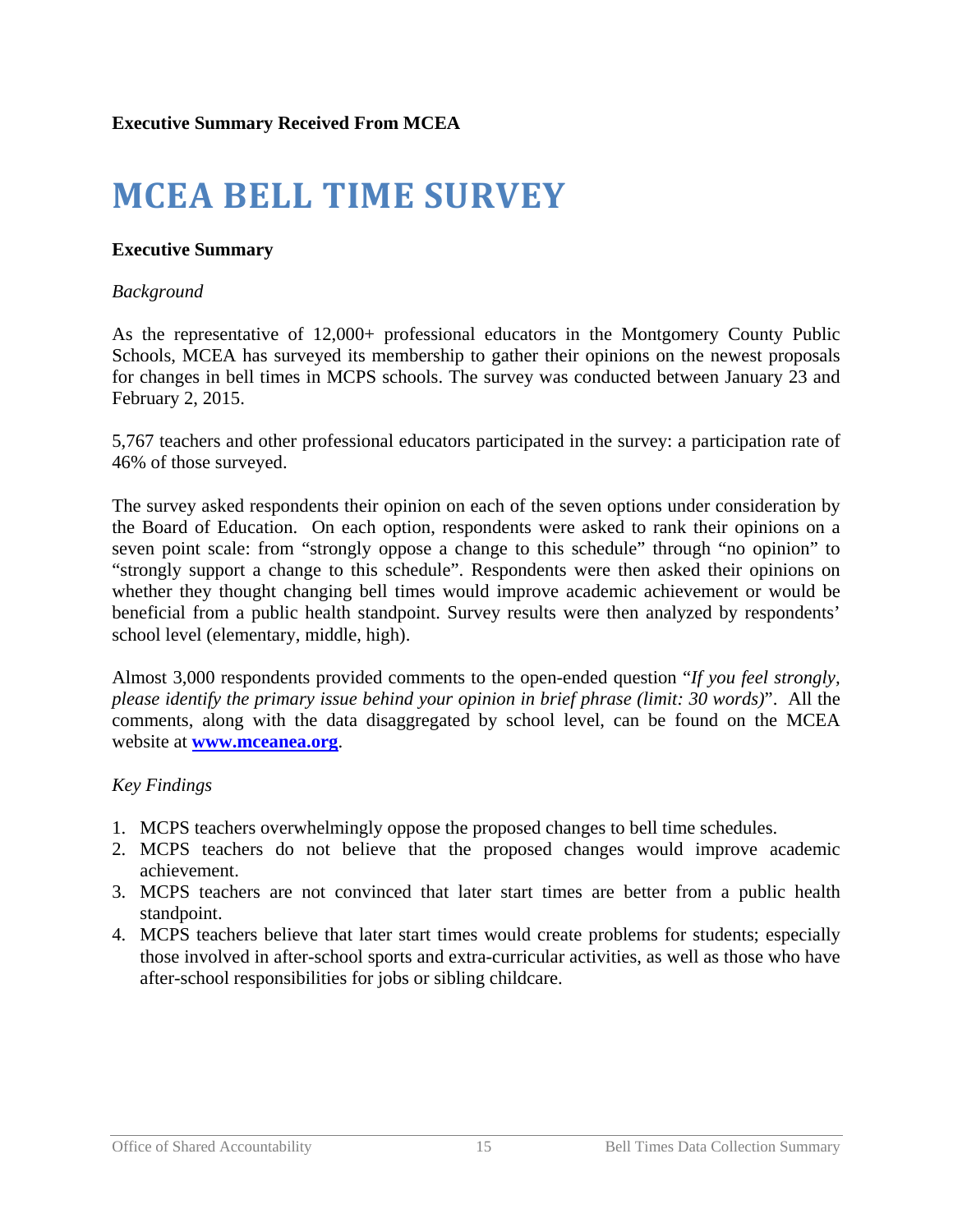### *Data Highlights*

A. Overall, teachers are opposed to all six of the proposed alternative bell time schedules and strongly supported leaving bell times unchanged:

|                                                                                                                                                                                        | <b>Overall</b><br>Percent<br><b>Opposed</b> | <b>Overall</b><br>Percent<br><b>Supporting</b> | <b>Percent</b><br><b>Strongly</b><br><b>Opposed</b> | <b>Percent</b><br><b>Strongly</b><br><b>Supporting</b> |
|----------------------------------------------------------------------------------------------------------------------------------------------------------------------------------------|---------------------------------------------|------------------------------------------------|-----------------------------------------------------|--------------------------------------------------------|
| Option 1 - Shift all start times 20<br>minutes later                                                                                                                                   | 54%                                         | 38%                                            | 39%                                                 | 14%                                                    |
| Option 1 - Shift all start times 35<br>minutes later                                                                                                                                   | 64%                                         | 32%                                            | 50%                                                 | 15%                                                    |
| Option 1a - Hybrid - MS/HS shift<br>of 20 or 30 minutes, ES shift of 10<br>or 25 minutes later, with a longer<br>elementary day due to 10<br>additional minutes for lunch or<br>recess | 59%                                         | 32%                                            | 44%                                                 | 12%                                                    |
| Option 2 - Start Elementary<br><b>Schools First</b>                                                                                                                                    | 64%                                         | 31%                                            | 52%                                                 | 16%                                                    |
| Option 3 - Modify original options:<br>including lengthening of the<br>student day for elementary schools                                                                              | 70%                                         | 20%                                            | 53%                                                 | 7%                                                     |
| Option 4 - Split the High School<br>Day                                                                                                                                                | 56%                                         | 20%                                            | 45%                                                 | 6%                                                     |
| Option 5 - Leave Bell Times<br>Unchanged                                                                                                                                               | 23%                                         | 63%                                            | 14%                                                 | 42%                                                    |

B. Teachers do not believe that later start times will improve academic achievement:

|                                                                                                                               |            | No, It<br>won't<br>make a | No, It will<br>make<br>things | I don't |
|-------------------------------------------------------------------------------------------------------------------------------|------------|---------------------------|-------------------------------|---------|
|                                                                                                                               | <b>Yes</b> | difference                | worse                         | know    |
| Do you believe that a later start<br>time for high school students<br>would improve academic<br>achievement in high schools?  | 32%        | 45%                       | 4%                            | 19%     |
| Do you believe that a later start<br>time for elementary and middle<br>school students would improve<br>academic achievement? | 13%        | 50%                       | 21%                           | 15%     |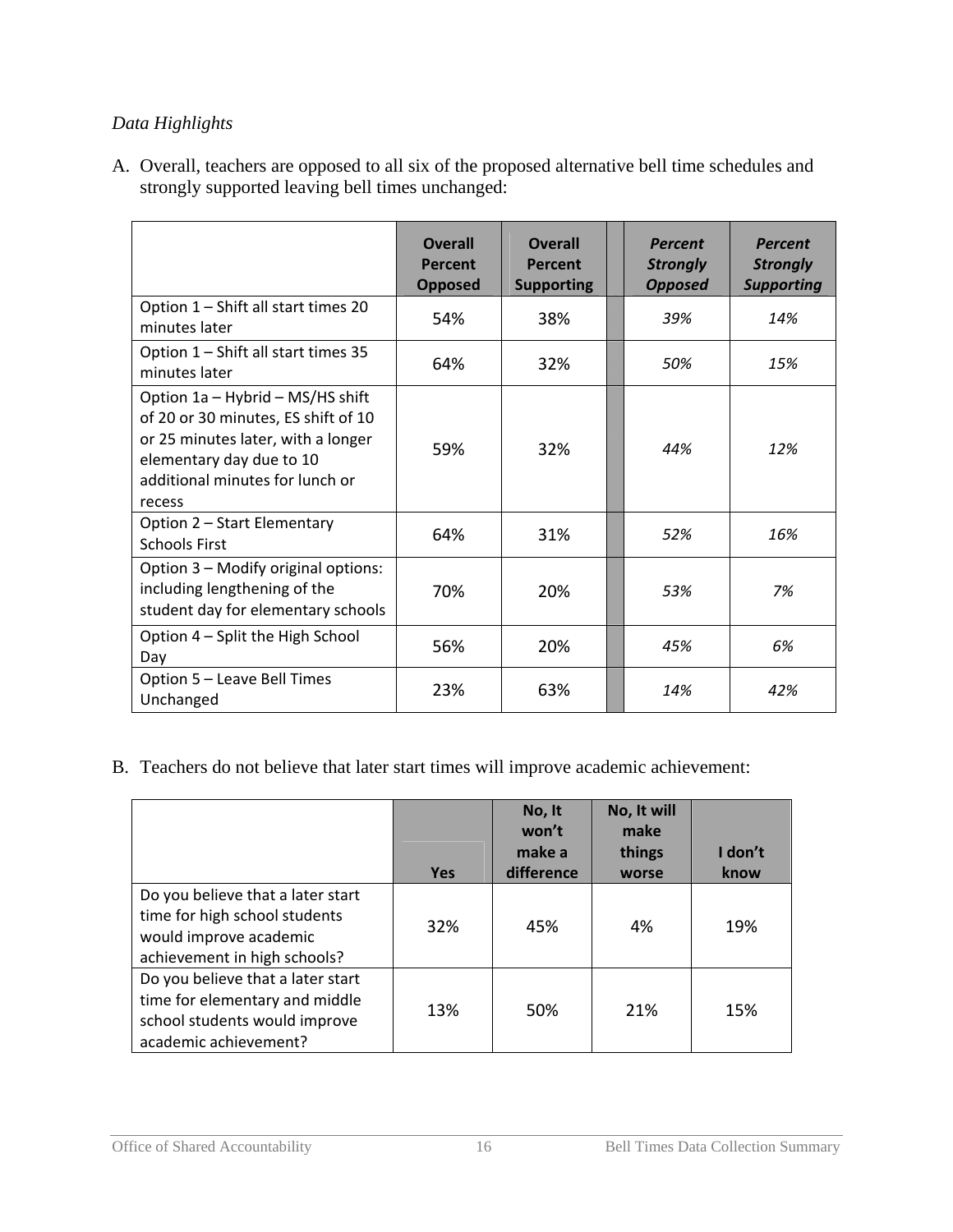C. Teachers are unconvinced that later start times would make a difference from a public health standpoint:

|                                                                                                                                                                  | <b>Yes</b> | No, It<br>won't<br>make a<br>difference | No, It will<br>make<br>things<br>worse | I don't<br>know |
|------------------------------------------------------------------------------------------------------------------------------------------------------------------|------------|-----------------------------------------|----------------------------------------|-----------------|
| Do you believe that a later start<br>time for high school students is<br>better from a public health<br>standpoint (sleep, stress, anxiety)?                     | 42%        | 41%                                     | 3%                                     | 14%             |
| Do you believe that a later start<br>time for elementary and middle<br>school students is better from a<br>public health standpoint (sleep,<br>stress, anxiety)? | 17%        | 51%                                     | 15%                                    | 17%             |

D. Teachers believe that later start times would create problems for students; especially those involved in after-school sports and extra-curricular activities, as well as those who have afterschool responsibilities for jobs or sibling childcare.

|                                                                                                                                                                                                                                                       | <b>Yes</b> | No, It<br>won't<br>make a<br>difference | No, It will<br>make<br>things<br>worse | I don't<br>know |
|-------------------------------------------------------------------------------------------------------------------------------------------------------------------------------------------------------------------------------------------------------|------------|-----------------------------------------|----------------------------------------|-----------------|
| Do you believe that a later start time<br>for high school students would create<br>problems for students in after-school<br>sports and extra-curricular activities,<br>or who have after-school<br>responsibilities for jobs or sibling<br>childcare? | 65%        | 16%                                     | 4%                                     | 15%             |
| Do you believe that a later start time<br>for elementary and middle school<br>students would create problems for<br>students?                                                                                                                         | 47%        | 28%                                     | 7%                                     | 18%             |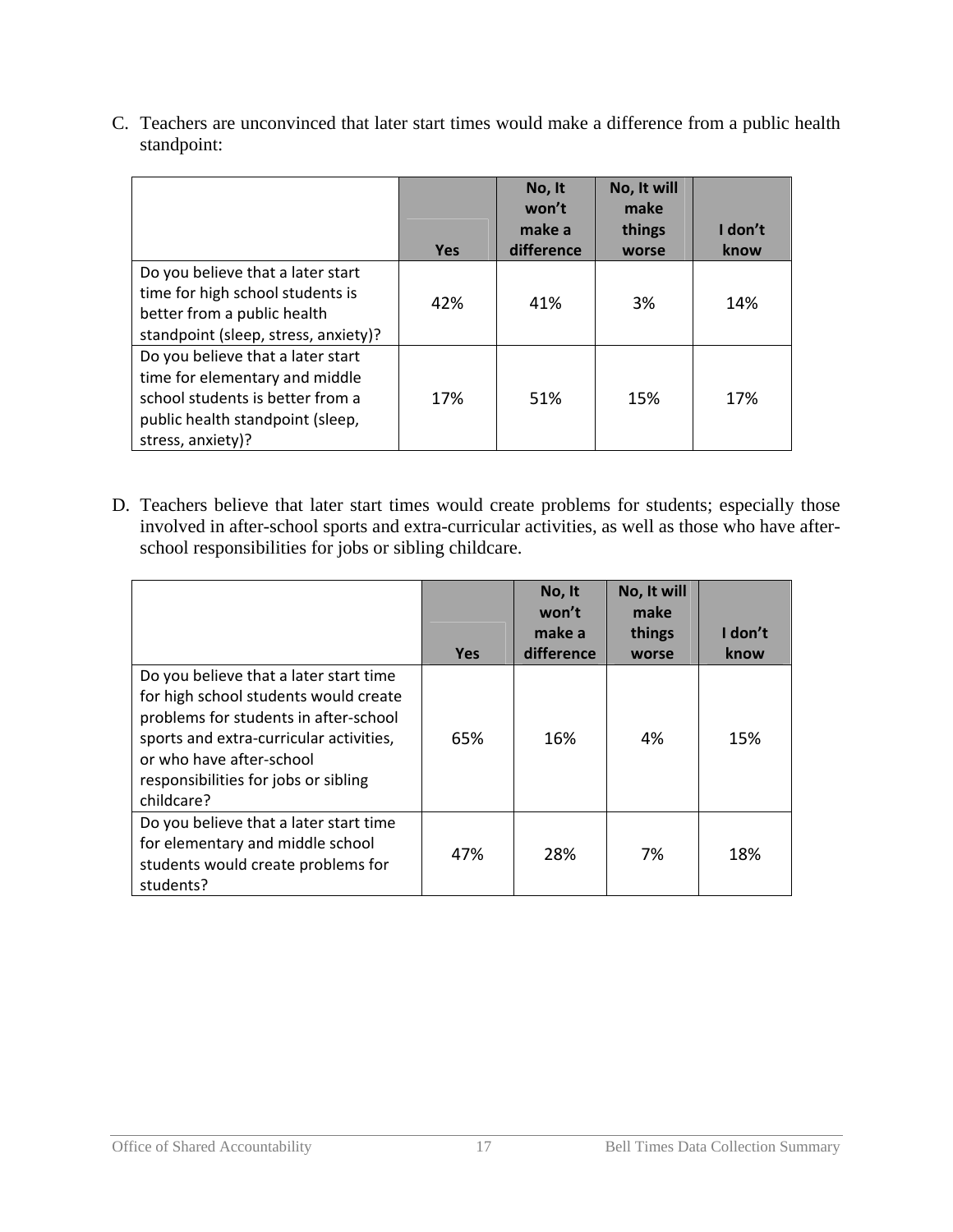### *Disaggregated Data Highlights*

- Elementary school teachers are particularly opposed to later start times. 49% strongly oppose a 20 minute shift, compared to 9% who strongly support it. 65% strongly oppose a 35 minute shift, compared to 5% who strongly support it. This includes the proposed hybrid option (option 1A), which is strongly opposed by 54% of elementary teachers and strongly supported by just 7% of elementary teachers.
- Middle school teachers are particularly opposed to Option 2 (Start Elementary Schools First). 65% of middle school teachers strongly oppose this option, compared to 8% who strongly support it.
- High school teachers are particularly opposed to Option 4 (Split the High School Day). 65% of high school teachers were strongly opposed to this option, compared to 5% who strongly support this option.
- 53% of high school teachers do not believe that later start times will improve academic achievement for high school students.
- 62% of high school teachers believe that later start times for high schools will create problems for students in after-school sports, extra-curricular activities, or who have after-school responsibilities for jobs or sibling childcare.
- 45% of high school teachers believe that later start times for high schools is better from a public health standpoint (sleep, stress, anxiety); while 47% believe if won't make any difference, or will make things worse.
- 64% of middle school teachers do not believe that later start times will improve academic achievement for middle and elementary school students.
- 38% of middle school teachers believe that later start times for middle and elementary schools will create problems for students.
- 28% of middle school teachers believe that later start times for middle and elementary schools is better from a public health standpoint (sleep, stress, anxiety); while 57% believe if won't make any difference, or will make things worse.
- 82% of elementary school teachers do not believe that later start times will improve academic achievement for middle and elementary school students.
- 61% of elementary school teachers believe that later start times for middle and elementary schools will create problems for students
- 11% of elementary school teachers believe that later start times for middle and elementary schools is better from a public health standpoint (sleep, stress, anxiety); while 74% believe if won't make any difference, or will make things worse.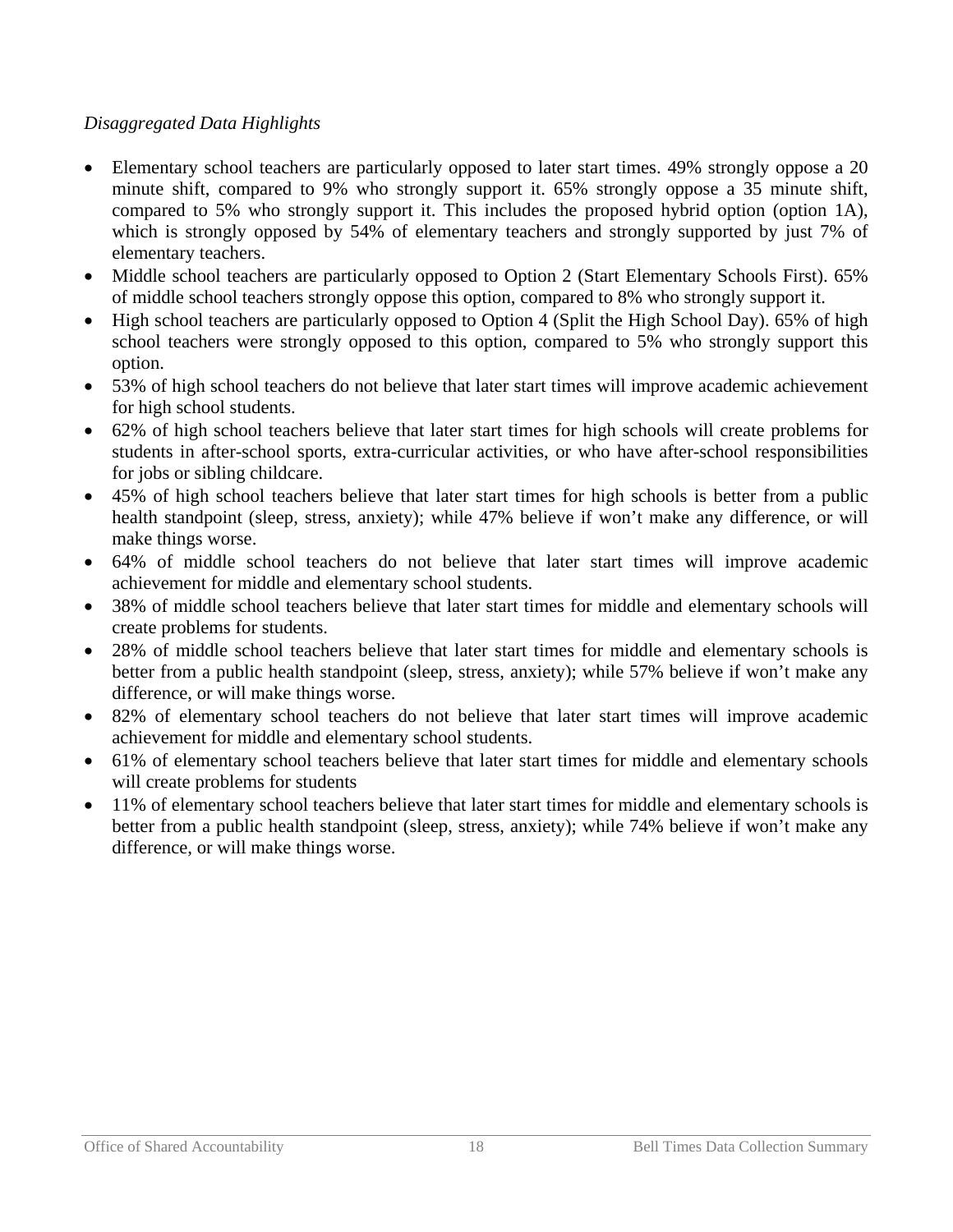

Leading and Learning... Our Mission

#### Montgomery County Association of Administrators and Principals

30 West Gude Drive, Suite 100, Rockville, Maryland 20850  $\blacklozenge$  Tel: 301-762-8174 = Fax: 301-762-8179

**February 2, 2015** 

| TO:          | <b>Board of Education</b><br><b>Montgomery County Public Schools</b> |
|--------------|----------------------------------------------------------------------|
| <b>FROM:</b> | <b>Edye Miller</b>                                                   |
|              | <b>Executive Director</b>                                            |
|              |                                                                      |

**SURIECT:** Survey Results on Proposed Changes to School Bell Times

Recently the Montgomery County Association of Administrators and Principals (MCAAP) canvased its school-based principals regarding their preferences on the proposed changes to the school bell times. I would like to share these results for your consideration as you move forward in making a change to the bell times in the near future.

- The majority of the respondents (70 percent) favor keeping the bell times as they currently exist
- Less than one quarter of the respondents (22 percent) support moving the bell times to the later start time by 20 minutes.
- Only a small minority (8 percent) expressed interest in the modified proposal to delay the start time for the secondary school and adjust the elementary bell schedules by adding 10 minutes to the day, specifically for lunch and/or recess.

Of the 200 hundred plus schools, approximately two thirds (128 or 63 percent) of the administrators responded. The profile of the respondents reflects 64 percent of the eligible elementary school administrators, 53 percent of the eligible middle school administrators, and 92 percent of the high school administrators

Approximately one third of the respondents did take the opportunity to comment on the proposed changes. The comments focus on the following opinions/observations:

- A 20 minute change will not make a difference in the sleep patterns of children and will not yield any results in improved academic performance or attention in class.
- A later start time for elementary students does not reflect the real hours of the younger child who rises early and who will be more tired and less productive in the later afternoon.
- The proposed changes to the elementary bell time schedules will cause more family pressures for child care and place the most vulnerable students arriving home from school at dusk or dark and presents safety concerns.
- Preference is for an earlier start time for elementary age students.
- One respondent indicated interest limited to the changes proposed in the elementary schedule but did not think it would add to the academic performance of students and another indicated that adding 10 minutes to elementary school day would make scheduling more difficult.
- Three respondents expressed that they were okay with the changing of the bell times by 20 *minutes*

In conclusion, MCAAP's survey results do not support the change in bell times which are under discussion.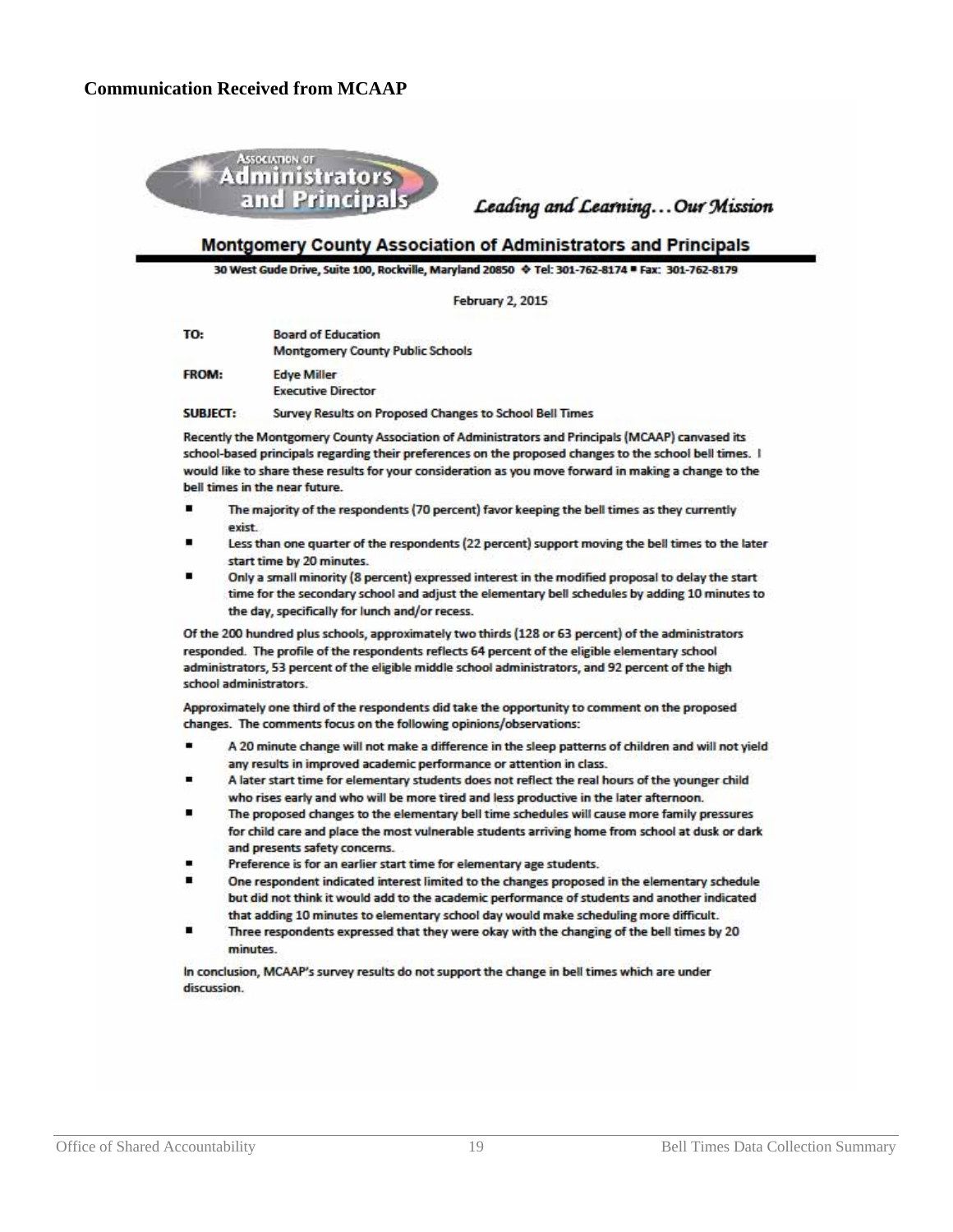#### **APPENDIX C Feedback Received from NAACP Parents' Council**

#### **Communication received from NAACP Parents' Council**

| <b>From:</b> | Byron.Johns@AmericanSystems.com                                 |
|--------------|-----------------------------------------------------------------|
| Sent:        | Monday, February 02, 2015 2:53 PM                               |
| To:          | <b>Bell Times</b>                                               |
|              | <b>Subject:</b> NAACP Parents' Council Bell Time Survey results |

Dear Board of Education Members:

The NAACP Parents' Council appreciates the opportunity to provide input on the Bell Times matter before the Board. We distributed the information from the MCPS Bell Time website and information from proponents, and surveyed members on the Bell Time Options. The results are as follows:

Total Respondents: 45

What level is your child in? [respondents may select more than one]

|           | Pre School-Head Start         | 4.44%  |
|-----------|-------------------------------|--------|
| $\bullet$ | <b>Elementary School</b>      | 46.67% |
| $\bullet$ | Middle School                 | 44.44% |
|           | $\bullet$ High School         | 31.11% |
|           | <b>Former MCPS Parent</b>     | 15.56% |
|           | <b>NAACP Community Member</b> | 15.56% |

| Option 1 |     | Option   |     | Option |     | Option |     | Option |     | Option |     |
|----------|-----|----------|-----|--------|-----|--------|-----|--------|-----|--------|-----|
| Yes-     |     | 1А       |     | ↩      |     |        |     |        |     |        |     |
|          | 55% | $v_{es}$ |     | Yes-   |     | Yes-   |     | Yes-   |     | Yes-   |     |
| No-      |     |          | 63% |        | 31% |        | 24% |        | 14% |        | 38% |
|          | 45% | $No-$    |     | No-    |     | No-    |     | No-    |     | No-    |     |
|          |     |          | 37% |        | 69% |        | 76% |        | 86% |        | 62% |

Conclusion

The Parents' Council survey results indicate that Options 1  $\&$  1A are the only two to get majority favorable responses. The overall sentiment is that a later start time (~35 minutes) is desirable if and only if no funding is diverted from other higher priority programs, especially initiatives targeted at elements of the Academic Achievement Gap, SEL, Early Intervention, Academic Support, Alternative Program reforms, Classroom Management & Cultural Competency training, ESOL programs.

Below are direct respondent statements.

#### Regards, **Byron Johns Chair, NAACP Education Committee & Parents' Council**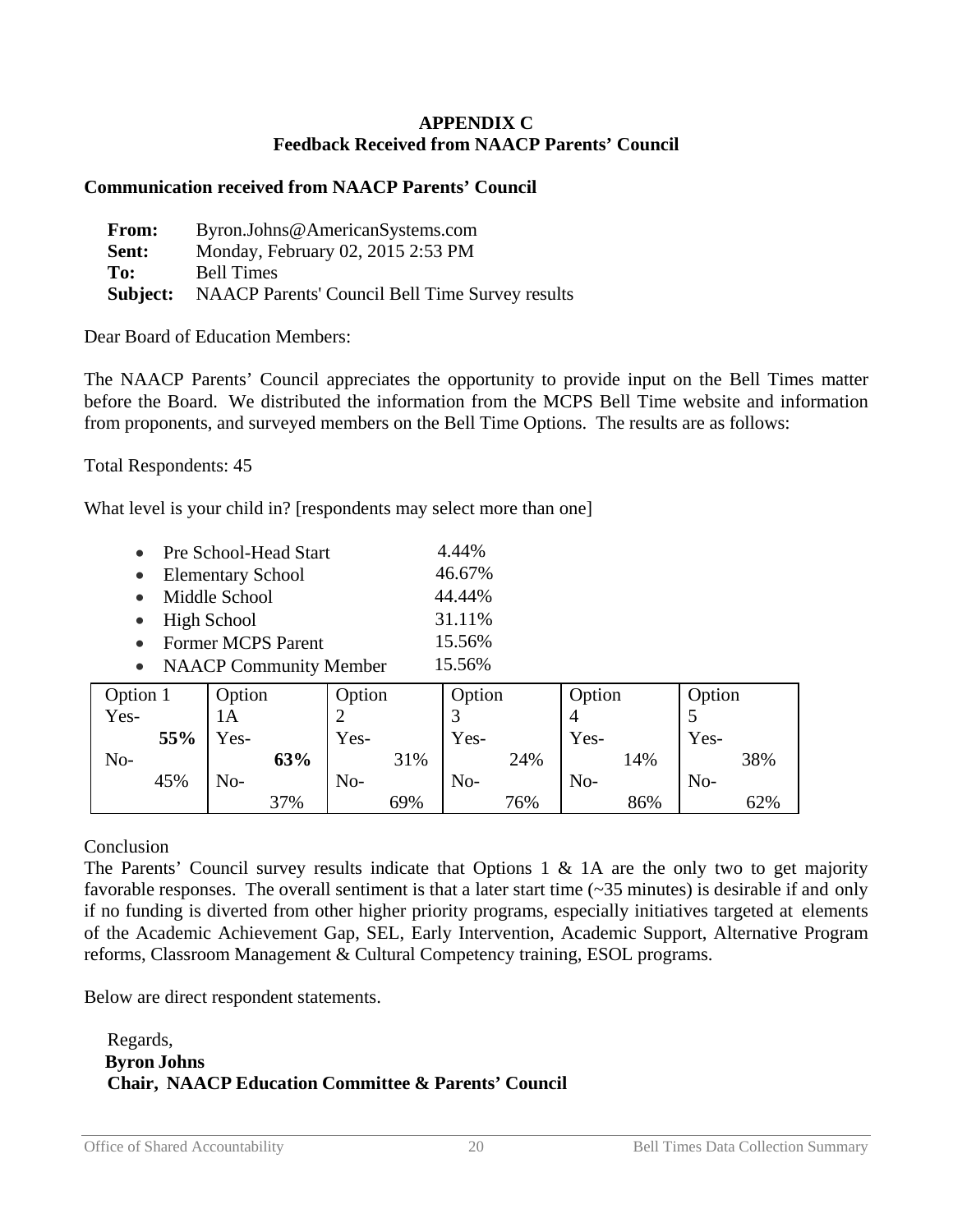**Comments** Showing **17** responses

Younger students have a hard time concentrating when they are tired. There would be more cons than pros to having the younger students start school earlier. Please consider their level of focus and the importance of sleep to younger students. /this would have a negative impact on the younger students overall.

Changing the bell times while having the smallest financial impact to the budget should be the goal. Option one is the easiest manner to address the concern without huge financial consequences. There should be few barriers to implementing this plan for the 2015-2016 school year. 2/1/2015 9:32 AM

I think it's best to just shift the start times 20-30 minutes later in all school levels as it has a less financial impact and serves the goal of giving the children more sleep time. The only issue I am concerned about is the after school sports/practice. My son plays travel soccer and this may disrupt us getting there on time. Other than that I support the delayed start time. 2/1/2015 3:18 AM

See the commentary submitted already. 1/30/2015 10:15 AM

Uncertain economic times suggests prudence in how and where we spend funds. A shift for all start times makes the most sense. 1/30/2015 8:55 AM

Strong preference for No cost options per Dr. Starr's recommendation: 1. all start 25-30 minutes later 2. no change 1 1/29/2015 11:47 AM

Vehemently opposed to spending "one cent" to change bell times. 1/29/2015 9:03 AM

Suggest parents don't allow their kids to have electronics after a certain time at night. Homework and to bed. We know high school kids need more sleep. Allowing them to sleep in won't change that. 1/28/2015 9:18 PM

No children, of any age, should be starting school at 7:30am. It is too early, especially when you factor in transportation time. It does not allow enough sleep for what they are expected to do. Shift all times back 35min via option 1 or option 1A. 1/28/2015 7:41 PM

Teenager perform better when they sleep in longer. 1/28/2015 6:53 PM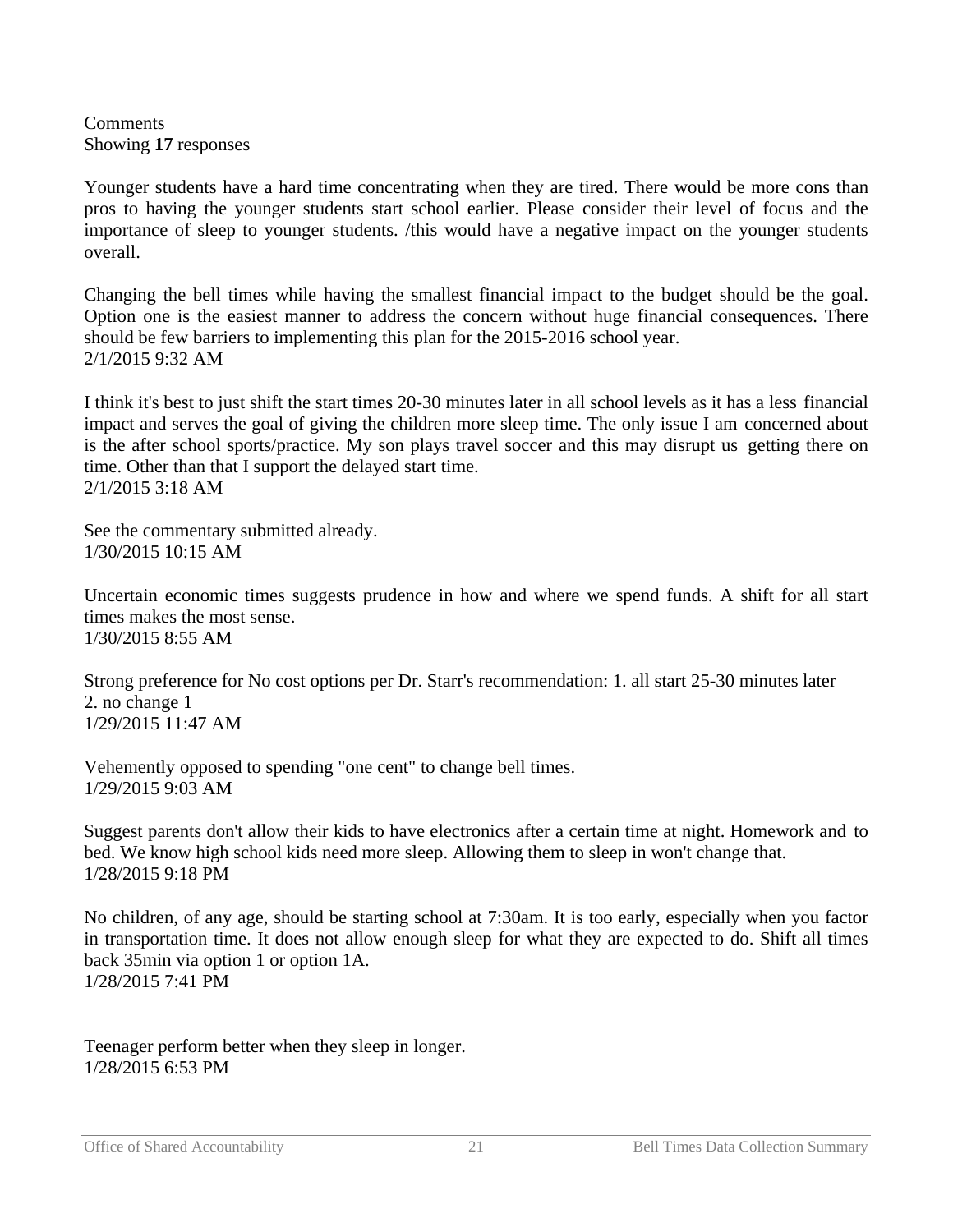Starting elementary school 10 mins later would not impact that much, but starting up to 35 mins later would require many working parents to enroll children in both before care and after care, whereas right now before care can potentially be avoided. Starting elementary school first would result in a very early start for young kids and a long day for those that have to go to aftercare. 1 1/28/2015 4: 47 PM

Start time for HS is way too early; please continue to think about starting HS later. 1 1/28/2015 4: 44 PM

There should be a way to start HS later without having such a big/ negative impact on ES school. ES can start earlier or maybe 10 mins later at the most. Otherwise, presents problems for working parents who may now have to pay for before care or parents who do not want ES ending so close to dark/ evening rush hour. 1 1/28/2015 9: 05 AM

Absolutely foolish to start elementary school first 1 1/28/2015 8: 45 AM

As a parent who had to endure the early start time and having a child who constantly missed the bus transportation. 20 minutes would have really been a help to me and my child. As i walk through my neighborhood during the Spring mornings and see the students waiting for the bus it is such a harzard as cars are rushing to work and students are walking in the dark to the bus stop and waiting in the dark at the bus stop. This 20-35 minutes would allow the daylight to help makng for less harzards with students and vehicles encounters. there for prefering option 1 or 1A. 1 1/27/2015 8: 40 PM

No cost is important 1 1/27/2015 5: 40 PM

Opposed to any additional cost for transportation. need to sustain RESOURCES towards closing achievement gap. As a parent, I take responsibility for the additional sleep needed by my children. 1 1/27/2015 5: 33 PM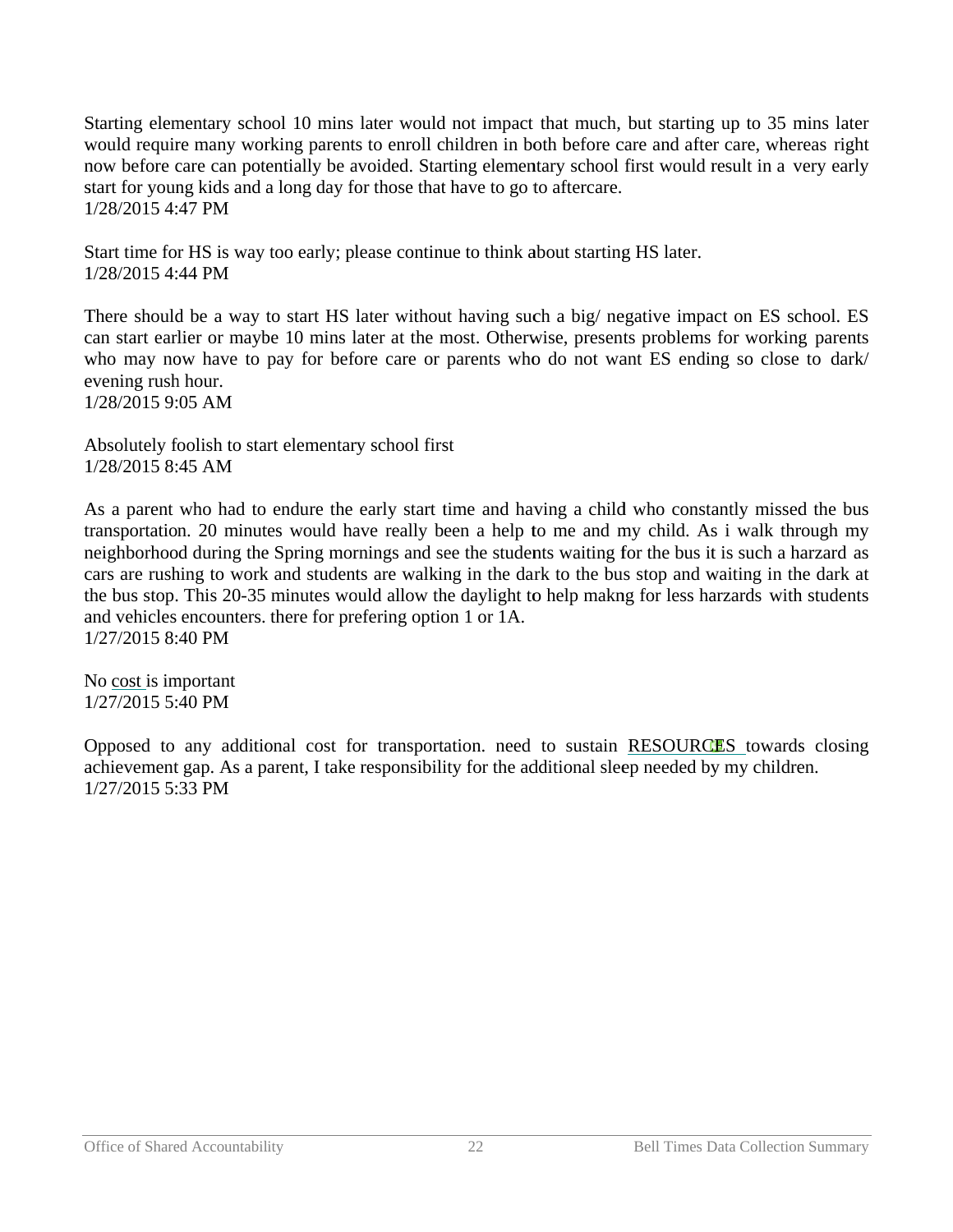## **APPENDIX D Summary of Bell Times Options for Board Consideration**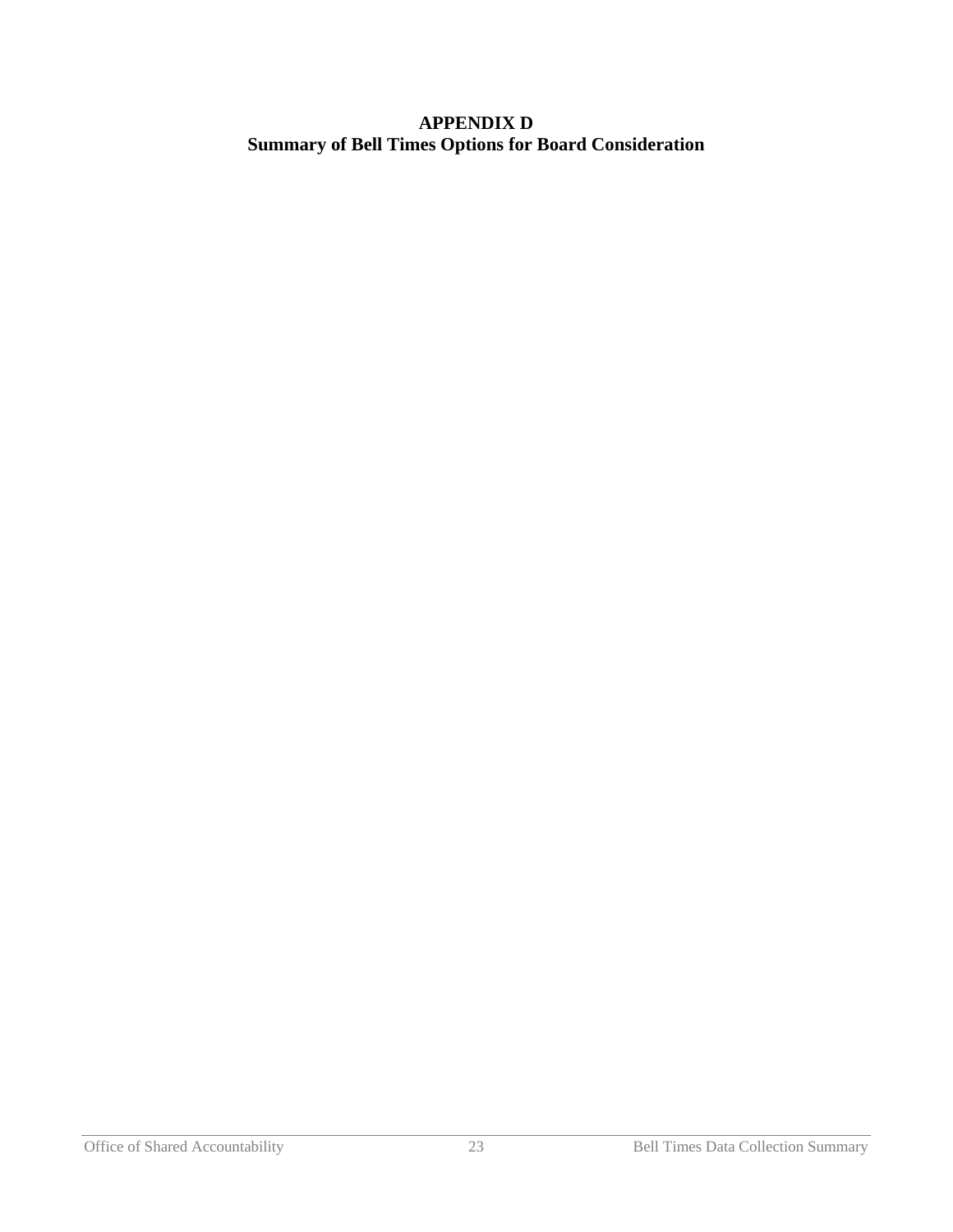

# **Summary of Bell Times Options** for Board Consideration

The Montgomery County Board of Education is considering several options to allow high school students to start school later in the day. The Board will be gathering public comment on the options throughout January and early February. Any changes would be approved on February 10, 2015, as part of the Board's Fiscal Year 2016 Operating Budget Request.

#### **Background**

The current starting and ending times-or bell times-for MCPS are:

| LEVEL                    | <b>TIME</b>           | <b>LENGTH OF DAY</b> |
|--------------------------|-----------------------|----------------------|
| High School              | 7:25 a.m. - 2:10 p.m. | 6 hours, 45 minutes  |
| Middle School            | 7:55 a.m.-2:40 p.m.   | 6 hours, 45 minutes  |
| Elementary School Tier 1 | 8:50 a.m.-3:05 p.m.   | 6 hours, 15 minutes  |
| Elementary School Tier 2 | 9:15 a.m.-3:30 p.m.   | 6 hours, 15 minutes  |

In 2013, Superintendent Joshua P. Starr created a Bell Times Work Group to study the possibility of shifting school starting and ending times, due to a growing body of research on the impact that early start times have on adolescents. The Work Group report was released in October 2013, and based on its findings, Dr. Starr put forward a recommendation to consider shifting high school start times 50 minutes later and middle schools 10 minutes earlier, while extending the elementary school day by 30 minutes with starting times unchanged.

Montgomery County Public Schools (MCPS) studied the full financial impact of this recommendation and gathered extensive feedback from a broad range of stakeholders, including students, staff, parents, community members, and businesses. In June 2014, Dr. Starr recommended that MCPS not move forward with the proposal, based on the significant annual cost-at least \$21 million a year-and mixed community support.

#### **More Options**

The Board of Education asked the superintendent to develop other options for changing bell times that would cost no more than \$10 million a year. Those options were released on January 6, 2015. An overview of the options is below. To read the full report on these options and their potential operational and financial impact, visit the MCPS websitewww.montgomeryschoolsmd.org-and search "bell times."

Transportation is the driving factor behind the cost of these proposals. In order to run an efficient and economical transportation system, most MCPS buses complete four runs in the morning and the afternoon. School starting and ending times must give buses enough time to complete one route and get to the next one. Each option the Board is considering will impact transportation costs differently. Some will have no financial impact, while others would increase transportation costs.

#### **Superintendent Recommendation**

In reviewing the new report, Dr. Starr is recommending that if the Board wants to move forward with a change in start times, that it consider only those options that do not add any additional cost to the MCPS Operating Budget. This recommendation is made in light of the news from the county and the state that there are significant revenue shortfalls that will result in cuts to state and county agency budgets.

#### **Providing Input**

The Board will hold two public hearings on Thursday, January 22, 2015, in the auditorium of the Carver Educational Services Center, 850 Hungerford Drive in Rockville, to hear feedback on the options. The first hearing will take place from 3:30 to 5:30 p.m. and the second will take place from 6:30 to 9:30 p.m. To sign up to testify at the public hearings, please call 301-279-3617 after 9 a.m. on January 15, 2015. All speakers will have three minutes. Written input may be sent to belltimes@mcpsmd.org. and should be received before Monday, February 2, 2015.

 $1 -$  January 13, 2015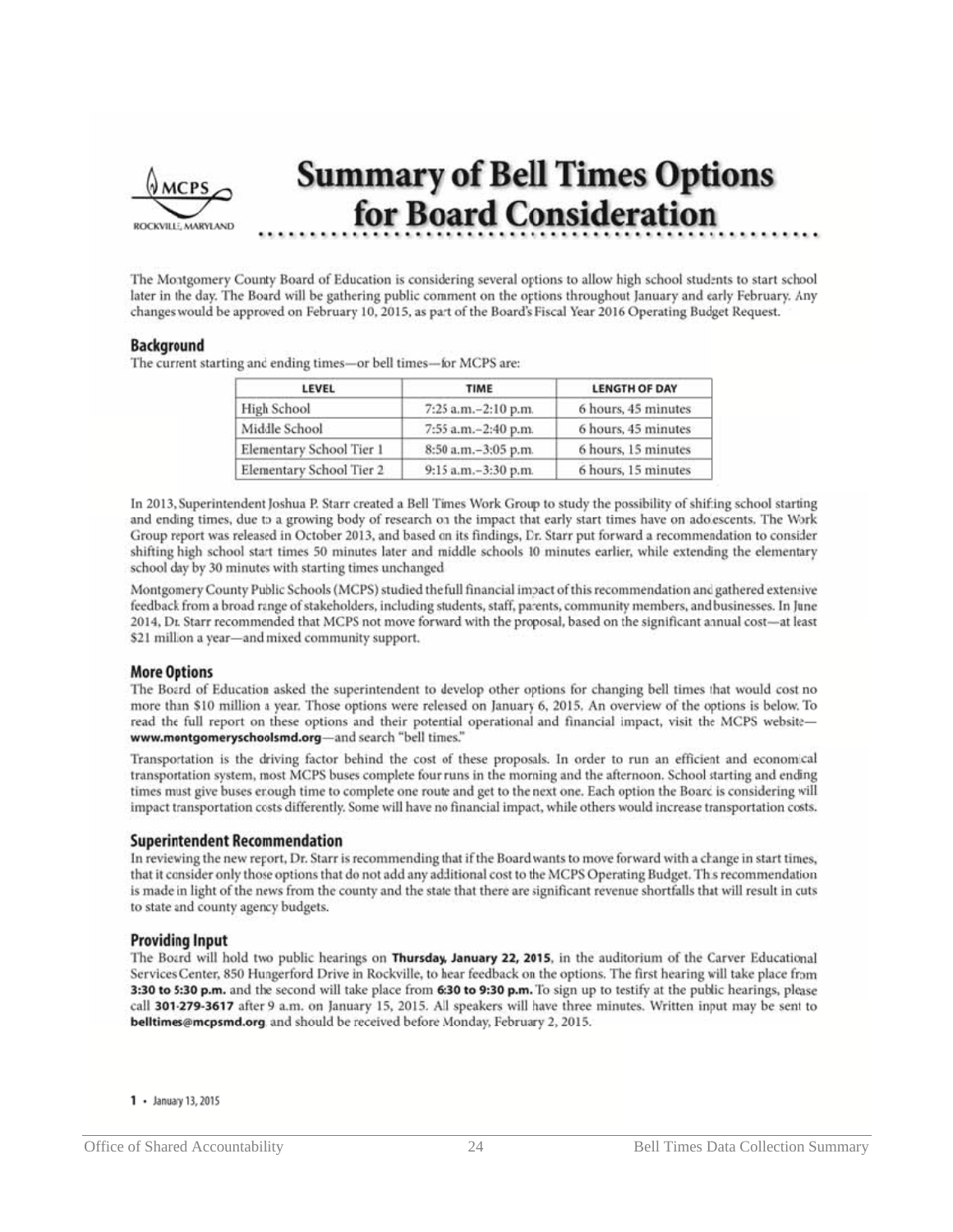| LEVEL                    | <b>START 20 MINUTES LATER</b> | <b>START 35 MINUTES LATER</b> |
|--------------------------|-------------------------------|-------------------------------|
| High School              | 7:45 a.m. - 2:30 p.m.         | 8:00 a.m. - 2:45 p.m.         |
| Middle School            | 8:15 a.m.-3:00 p.m.           | 8:30 a.m.-3:15 p.m.           |
| Elementary School Tier 1 | 9:10 a.m.-3:25 p.m.           | 9:25 a.m.-3:40 p.m.           |
| Elementary School Tier 2 | 9:35 a.m.-3:50 p.m.           | 9:50 a.m.-4:05 p.m.           |

Option 1-Shift All Start Times 20 or 35 Ninutes Later: This option would neither change the order in which students go to school nor lengthen the school day. This option would have a minimal financial impact.

Option 1a-Shift All Start Times Later: On January 13, 2015, the Montgomery County Board of Education added an option for consideration that is similar to Option 1. Middle and high schools would start 20 or 35 minutes later, while elementary schools would start 10 or 25 minutes later. This option would lengthen the elementary school day by 10 minutes, making it 6 hours and 25 minutes. The additional 10 minutes would only be used for lunch or recess. The financial impact of this option is still being determined.

| <b>LEVEL</b>             | <b>START MS/HS</b><br><b>20 MINUTES LATER</b> | <b>START MS/HS</b><br><b>35 MINUTES LATER</b> |
|--------------------------|-----------------------------------------------|-----------------------------------------------|
| High School              | 7:45 a.m.-2:30 p.m.                           | 8:00 a.m. - 2:45 p.m.                         |
| Middle School            | 8:15 a.m.-3:00 p.m.                           | 8:30 a.m.-3:15 p.m.                           |
| Elementary School Tier 1 | 9:00 a.m.-3:25 p.m.                           | 9:15 a.m.-3:40 p.m.                           |
| Elementary School Tier 2 | 9:25 a.m.-3:50 p.m.                           | 9:40 a.m. - 4:05 p.m.                         |

Option 2-Start Elementary School First: This option has four different models, with some requiring small changes to the length of the school day.

| START ELEMENTARY SCHOOL FIRST, MODEL 1: \$2.6 MILLION PERYEAR |                       |                      |
|---------------------------------------------------------------|-----------------------|----------------------|
| LEVEL                                                         | TIME                  | <b>LENGTH OF DAY</b> |
| Elementary School Tier 1                                      | 7:35 a.m.-1:50 p.m.   | 6 hours, 15 minutes  |
| Elementary School Tier 2                                      | 8:00 a.m.-2:15 p.m.   | 6 hours, 15 minutes  |
| High School                                                   | 8:45 a.m.-3:30 p.m.   | 6 hours, 45 minutes  |
| Middle School                                                 | 9:15 a.m. - 4:00 p.m. | 6 hours, 45 minutes  |

| START ELEMENTARY SCHOOL FIRST, MODEL 2: \$5.2 MILLION PERYEAR |                       |                      |
|---------------------------------------------------------------|-----------------------|----------------------|
| LEVEL                                                         | TIME                  | <b>LENGTH OF DAY</b> |
| Elementary School Tier 1                                      | 8:00 a.m.-2:15 p.m.   | 6 hours, 15 minutes  |
| Elementary School Tier 2                                      | 8:25 a.m.-2:40 p.m.   | 6 hours, 15 minutes  |
| High School                                                   | 9:10 a.m. - 3:55 p.m. | 6 hours, 45 minutes  |
| Middle School                                                 | 9:40 a.m.-4:25 p.m.   | 6 hours, 45 minutes  |

| START ELENENTARY SCHOOLFIRST, MODEL 3: \$4.55 MILLION PER YEAR |                       |                      |
|----------------------------------------------------------------|-----------------------|----------------------|
| LEVEL                                                          | TIME                  | <b>LENGTH OF DAY</b> |
| Elementary School Tier 1                                       | 7:45 a.m.-2:05 p.m.   | 6 hours, 20 minutes  |
| Elementary School Tier 2                                       | 8:15 a.m. - 2:35 p.m. | 6 hours, 20 minutes  |
| High School                                                    | 8:50 a.m.-3:35 p.m.   | 6 hours, 45 minutes  |
| Middle School                                                  | 9:30 a.m.-4:05 p.m.   | 6 hours, 35 minutes  |

| START ELEMENTARY SCHOOL FIRST, MODEL 4: \$3.9 MILLION PERYEAR |                     |                      |
|---------------------------------------------------------------|---------------------|----------------------|
| LEVEL                                                         | TIME                | <b>LENGTH OF DAY</b> |
| Elementary School Tier 1                                      | 7:45 a.m.-2:10 p.m. | 6 hours, 25 minutes  |
| Elementary School Tier 2                                      | 8:15 a.m.-2:40 p.m. | 6 hours, 25 minutes  |
| High School                                                   | 8:50 a.m.-3:35 p.m. | 6 hours, 45 minutes  |
| Middle School                                                 | 9:30 a.m.-4:05 p.m. | 6 hours, 35 minutes  |

ROCKVILLE MARYLAND

2 · January 13, 2015